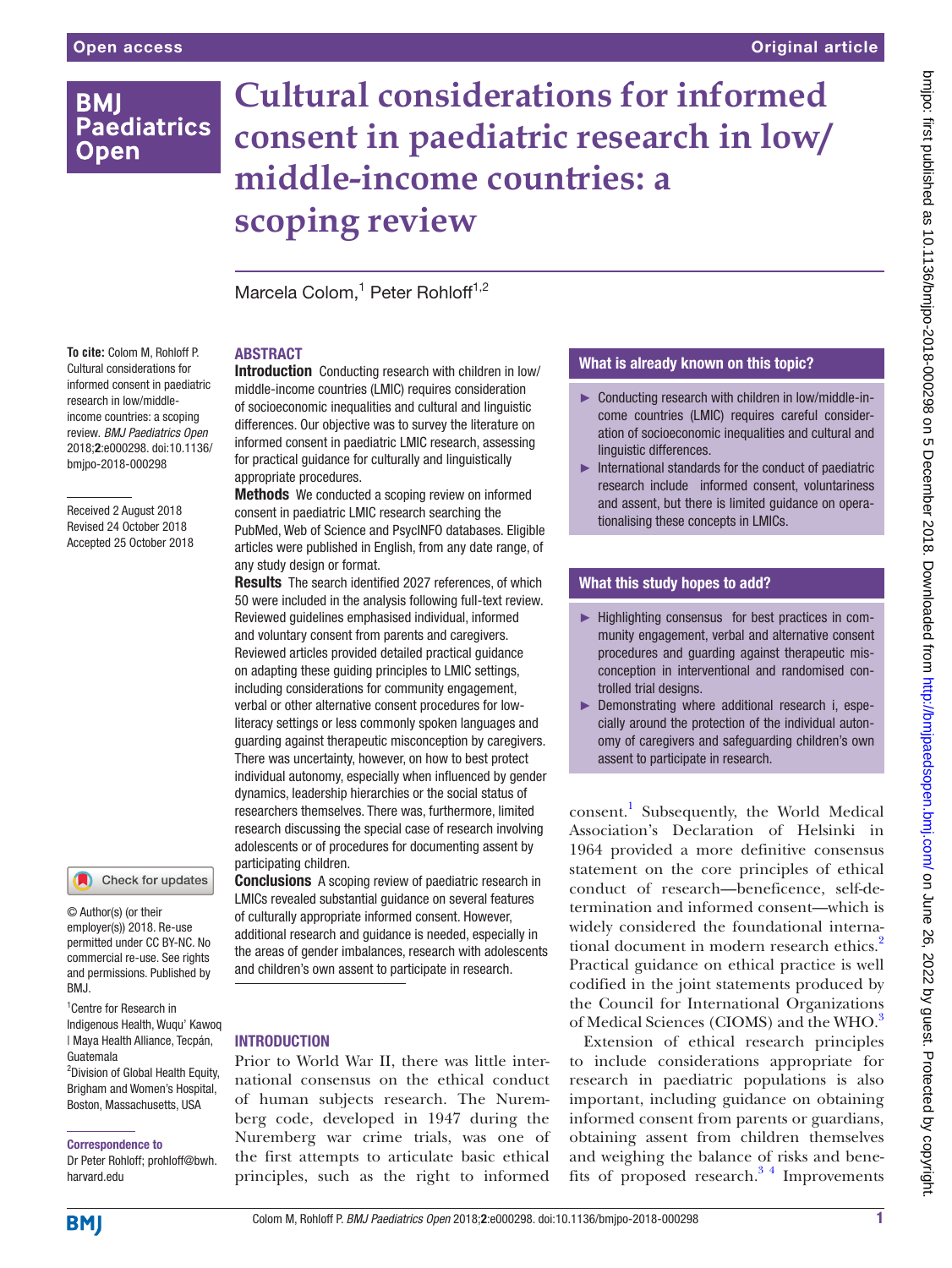in the conduct and volume of paediatric clinical trials, which have historically been few in number and of lower quality than corresponding trials in adult subjects, have also recently been advocated.<sup>5</sup>

However, there still remains uncertainty around how best to implement international ethical principles of paediatric research in some settings. This is especially the case in low/middle-income countries (LMIC), and in research with groups such as indigenous populations, speakers of less common languages or populations with high levels of illiteracy. Practically, we experienced this recently while designing a clinical trial of a nutrition intervention for indigenous Maya children in rural Guatemala, and our experience navigating consent, literacy and translingual adaptation in this population prompted our interest in more formally exploring the topic. $\frac{6}{6}$  $\frac{6}{6}$  $\frac{6}{6}$  To this end, here we conduct a scoping review of the existing literature on cultural and contextual considerations for informed consent in the conduct of paediatric research in LMICs. Through this review, we identify evidence for specific culturally and contextually sensitive practices, as well as areas where additional research and guideline development is needed.

#### **METHODS**

## Search and inclusion strategy

To identify articles, we searched the PubMed, Web of Science and PsycINFO databases. We conducted searches using a combination of the following key terms: 'pediatric' or 'children' or 'adolescents'; 'research' or 'biomedical research'; 'consent' or 'informed consent' or 'ethics'; 'developing countries' or 'low income countries' or 'middle income countries'; 'illiteracy'; 'culturally competent'. We used no date limits and included all articles published through May 2018. In addition, we visited the websites of international health policy organisations to identify ethics guidelines for the conduct of research in LMICs. We also manually reviewed the reference lists of articles identified using the above methods. For this scoping review we included for analysis any type of study design or format (original research, commentary, case study, review, expert opinion), which addressed the informed consent process specifically for paediatric or adolescent populations in LMICs. Articles not in English were excluded.

#### Data extraction and synthesis

We exported identified articles into an Excel spreadsheet template which recorded location of study, study type and design, study context, aspects of informed consent examined and key findings. Both authors reviewed the study titles and abstracts. After removal of articles which were deemed not eligible for inclusion, one author (MC) performed a full-text review of all the remaining articles. As a scoping review to assess the patterns of existing literature on informed consent in LMIC paediatric research, assessments of individual study bias and quality were not

performed. Data extracted from articles were collated in summary form  $(table 1-8)$  $(table 1-8)$  $(table 1-8)$ , and major qualitative findings are presented in the following narrative synthesis.

#### **RESULTS**

#### Results of literature screen

A total of 2027 candidate titles were identified through database searches, supplemented by reference list and website reviews. Of these, 1721 did not meet eligibility criteria, and 306 were included for abstract review. If the abstract was not available but full text was, the title was included for full-text review. After abstract review, 50 duplicates were found, 1 was not in English, 7 were not available (abstract nor full text) and 170 abstracts did not meet inclusion criteria. Seventy-eight articles were selected for full-text review, of which 24 subsequently did not meet inclusion criteria, 1 was in French, 1 was a duplicate and 2 did not have available full text. Therefore, 50 full-text articles were included in this review [\(figure](#page-11-0) 1, [table](#page-2-0) 1–8). Of the articles excluded at the abstract and full-text review stages, the most common reasons for exclusion were: no mention of the informed consent process for research with paediatric or adolescent populations; research not taking place in an LMIC; and articles on paediatric research in LMICs that did not discuss the informed consent process.

#### Summary of guidelines and commentaries

We identified seven guidelines that addressed issues of informed consent in international settings and in research involving children in our scoping review. Of these, we selected for detailed review five that were most comprehensive, summarising key recommendations in [table](#page-2-0) 1. All guidelines emphasise the importance of obtaining individual, informed and voluntary consent for research. $3 \frac{47-9}{7}$  Importantly, however, the guidelines do not necessarily specify in detail how best to operationalise these core principles. For example, the Declaration of Helsinki comments only that informed consent requires that a subject be adequately informed of the 'aims, methods, sources of funding, any possible conflicts of interest, institutional affiliations of the researcher, the anticipated benefits and potential risks of the study and the discomfort it may entail, post-study provisions and any other relevant aspects of the study' (Article  $26$ ).<sup>[7](#page-12-5)</sup> Similarly, on voluntariness, the CIOMS guidelines note only that consent is voluntary if 'an individual's decision to participate is free of undue influence' (p  $35$  $35$ ).<sup>3</sup>

Some of the guidelines do suggest modifications appropriate for lower resource settings, such as obtaining witnessed verbal consent when literacy is a barrier.<sup>79</sup> The US National Bioethics Advisory Commission also acknowledges that oral consent might even be preferable in some circumstances.[8](#page-12-6) However, as other commentaries note, there is little specificity on how best to operationalise these suggestions, such as how to formally document verbal consent or characteristics of a qualified witness.<sup>1011</sup>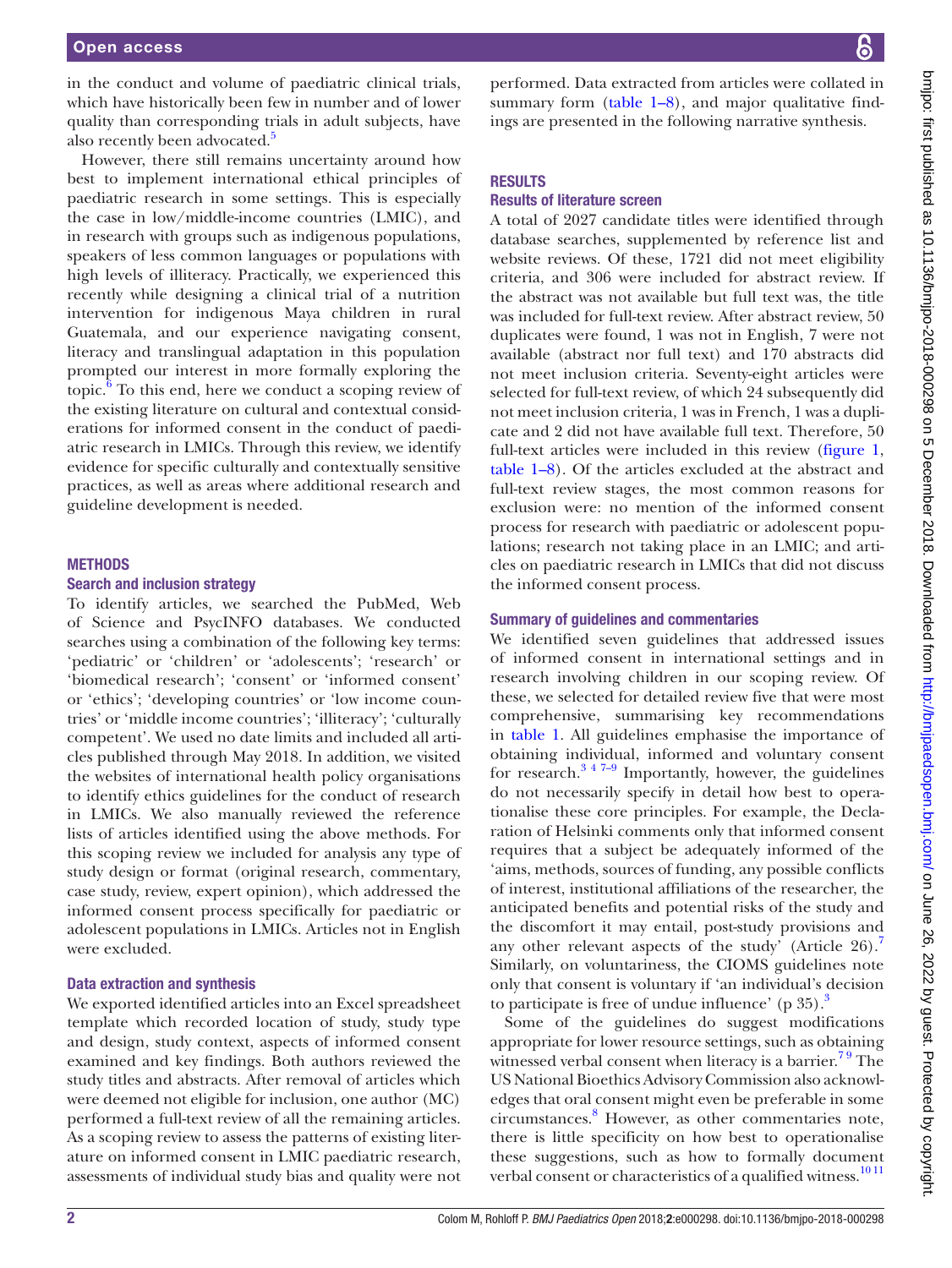#### <span id="page-2-0"></span>Table 1 Summary of selected major guidelines on ethical conduct of research in children

| <b>Guideline</b>                                                                                                  | <b>Core principles</b>                                                                                                                                                                                                                                                                                                                       | <b>Considerations for adapting to low-</b><br>resource, low-literary and minority language<br>settings                                                                                                                                                                                                                                                                                                                                                                                                                                                                                                                                             |
|-------------------------------------------------------------------------------------------------------------------|----------------------------------------------------------------------------------------------------------------------------------------------------------------------------------------------------------------------------------------------------------------------------------------------------------------------------------------------|----------------------------------------------------------------------------------------------------------------------------------------------------------------------------------------------------------------------------------------------------------------------------------------------------------------------------------------------------------------------------------------------------------------------------------------------------------------------------------------------------------------------------------------------------------------------------------------------------------------------------------------------------|
| World Medical Association,<br>Declaration of Helsinki <sup>7</sup>                                                | If a research subject is not capable of giving<br>informed consent, it should be sought from<br>a legally authorised representative.<br>$\triangleright$ When the subject can give assent to<br>decisions about participation in research,<br>assent should be sought in addition to<br>consent. Dissent should be respected.                | Special attention should be given to the<br>▶<br>specific information needs of individual<br>potential subjects as well as to the methods<br>used to deliver the information.<br>Consent should be given preferably in<br>writing, if not the non-written consent must<br>be formally documented and witnessed.                                                                                                                                                                                                                                                                                                                                    |
| Council for International<br>Organizations of Medical<br>Sciences <sup>3</sup>                                    | > Obtain permission from a parent or a legally<br>authorised representative of the child.<br>▶ Obtain assent from the child or adolescent<br>according to his or her capacity and after<br>having been provided with information<br>tailored to the child's or adolescent's level of<br>maturity.                                            | $\triangleright$ Consult with and engage communities in the<br>informed consent process.<br>▶ Obtain a signed form as evidence of<br>informed consent, justify any exceptions to<br>this general rule and seek approval of the<br>research ethics committee.                                                                                                                                                                                                                                                                                                                                                                                       |
| <b>Standards for Research</b><br>(StaR) in Child Health <sup>4</sup>                                              | ▶ Obtain consent and assent when<br>age appropriate.<br>Provide age-appropriate, clear, concise<br>and ongoing information for parents and<br>children.                                                                                                                                                                                      | Provide clear justification to involve a<br>particular population and equitable sharing<br>of benefits and risks.<br>Community consultation can be helpful but<br>does not replace the need for individual<br>consent.<br>Strengthen composition and expertise of<br>local ethics committees.                                                                                                                                                                                                                                                                                                                                                      |
| National Bioethics Advisory<br>Commission, Ethical and<br>Policy Issues in International<br>Research <sup>8</sup> |                                                                                                                                                                                                                                                                                                                                              | $\triangleright$ Develop culturally appropriate ways to<br>disclose information that is necessary<br>for adherence to the ethical standard of<br>informed consent.<br>Develop procedures to ensure that<br>participants understand the information<br>provided in the consent process.<br>Respect local requirements of asking<br>permission from community representatives<br>for approaching potential participants,<br>but respect the requirement of individual<br>informed consent.<br>$\blacktriangleright$ Ethics review committees can waive the<br>requirements of written and signed consent<br>in accordance with local cultural norms. |
| European Council and<br>European Parliament<br>Guidelines <sup>9</sup>                                            | Consent should be sought from parents or<br>legal representatives.<br>Information should be provided to the minor<br>according to its capacity of understanding.<br>$\blacktriangleright$ The explicit wish of a minor who is capable<br>of forming an opinion and assessing<br>information to refuse participation should be<br>considered. | $\blacktriangleright$ The individual or legal representative has<br>to give written consent. If the individual is<br>unable to write, oral consent may be given<br>in the presence of at least one witness, as<br>provided for in national legislation.                                                                                                                                                                                                                                                                                                                                                                                            |

Another important consideration of LMIC research addressed in guidelines is an emphasis on the need to at times obtain consent from community stakeholders and leaders, or other key local decision makers. Nevertheless, all guidelines unanimously assert that community-based consent can never replace individual consent. When local cultural practices around community-based consent contradict core principles of the international consensus on the informed consent process, such as the need for

voluntary individual consent, researchers are advised to search for culturally sensitive ways of providing all information to potential participants without compromising the substantive ethical standard of informed consent, an adaptive process in which local research ethics committees are expected to place a substantial role. $810-12$ 

Finally, with respect to children or adolescents not capable of providing informed consent, in addition to obtaining consent from parents or legal representatives,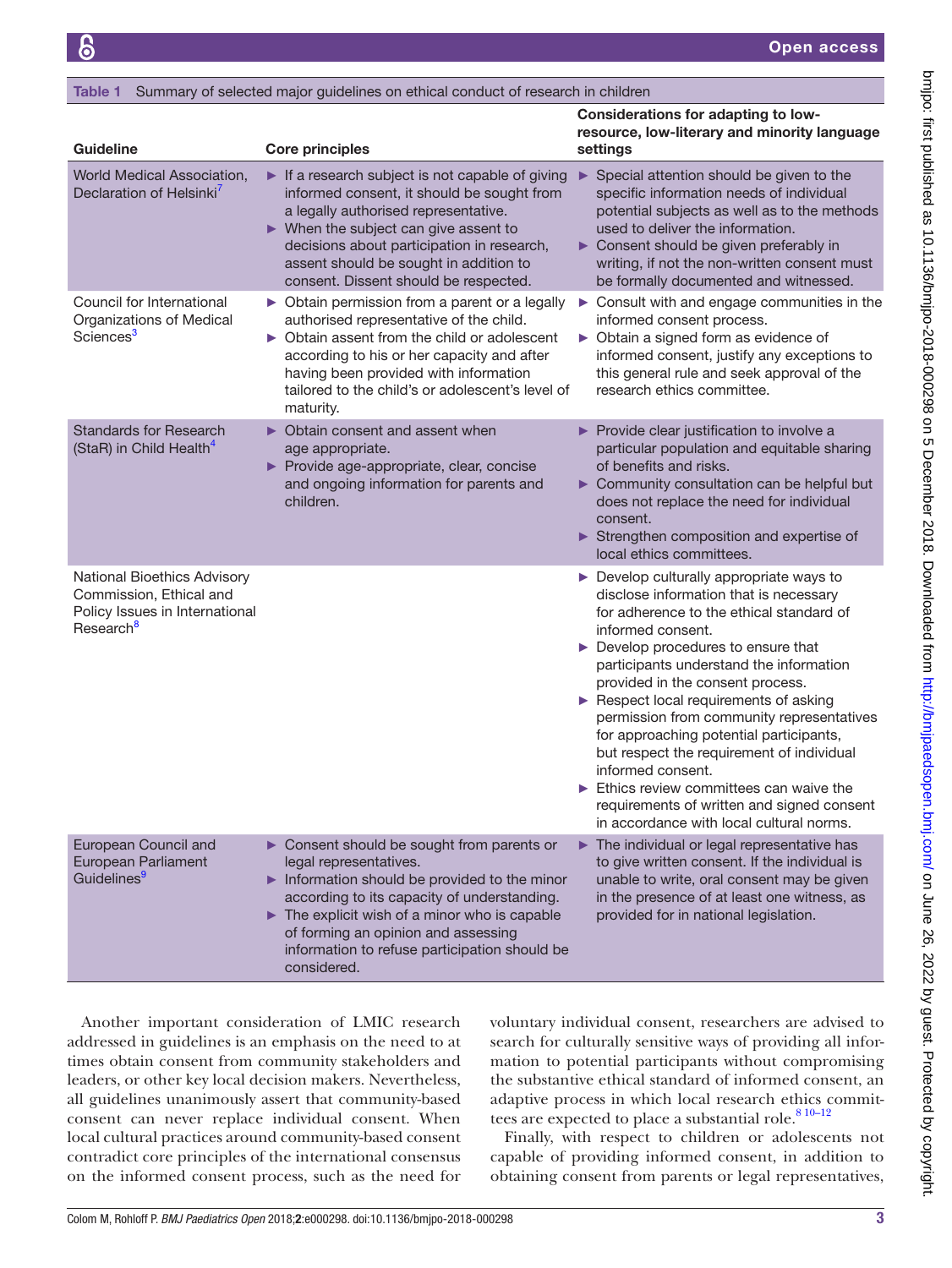| i                                               |
|-------------------------------------------------|
|                                                 |
| .<br>.<br>.<br>.                                |
|                                                 |
|                                                 |
| <b>Additional Contracts</b>                     |
| $\vdots$<br>۱                                   |
|                                                 |
|                                                 |
| ;                                               |
|                                                 |
|                                                 |
| $\frac{2}{3}$                                   |
|                                                 |
|                                                 |
|                                                 |
| $\sum_{i=1}^{\infty}$                           |
|                                                 |
|                                                 |
| )<br>)<br>)                                     |
|                                                 |
| .<br>.<br>.                                     |
| l<br>$\overline{\phantom{a}}$                   |
|                                                 |
|                                                 |
|                                                 |
|                                                 |
| $\ddot{\phantom{0}}$                            |
|                                                 |
| J                                               |
| $\frac{1}{2}$                                   |
|                                                 |
|                                                 |
|                                                 |
|                                                 |
|                                                 |
| ンク イクーク うらうれらう クニーク げんらうこうりこ れつこうこ げつきここうえんりょこう |
|                                                 |
|                                                 |
| ì                                               |
|                                                 |
|                                                 |
|                                                 |
|                                                 |
| <b>FILE THE CONSIDERABLE</b>                    |
|                                                 |
|                                                 |
|                                                 |
|                                                 |
|                                                 |
| :                                               |
|                                                 |
|                                                 |
|                                                 |
|                                                 |
| ו<br>ו                                          |
|                                                 |
|                                                 |
|                                                 |
|                                                 |
| I                                               |
|                                                 |
|                                                 |
|                                                 |
|                                                 |
|                                                 |
|                                                 |
|                                                 |

<span id="page-3-0"></span>

| Table 2 Summary of review and opinion articles on ethical conduct of research in children |                                                                                                                    |                          |                                                                                                                                                                                                                                                                                                                                                                                                                                                                                                                                                                                                                                    |  |
|-------------------------------------------------------------------------------------------|--------------------------------------------------------------------------------------------------------------------|--------------------------|------------------------------------------------------------------------------------------------------------------------------------------------------------------------------------------------------------------------------------------------------------------------------------------------------------------------------------------------------------------------------------------------------------------------------------------------------------------------------------------------------------------------------------------------------------------------------------------------------------------------------------|--|
| <b>Reference</b><br>(year)                                                                | <b>Study description</b>                                                                                           | <b>Study</b><br>location | <b>Major findings</b>                                                                                                                                                                                                                                                                                                                                                                                                                                                                                                                                                                                                              |  |
| Ott et $a^{38}$<br>(2018)                                                                 | Review-Participation<br>of children of minor<br>parents in research                                                | Multiple                 | Discussion on international research documents and existing laws and<br>practices regarding consent for research for children of minor parents.<br>Few countries have regulations about the subject, which might result<br>in exclusion of those children from research. Authors recommend<br>involving minors in the decision-making about their children and<br>adapting consent procedures so minor parents can participate and their<br>children's vulnerabilities correctly addressed.                                                                                                                                        |  |
| Zulu et al <sup>34</sup><br>(2018)                                                        | Review-Ethical<br>challenges of<br>postabortion care<br>research in adolescents<br>in LMICs                        | Multiple                 | Authors included 14 articles in their analysis. Regarding the consent<br>process, challenges identified include difficulties in seeking consent<br>from parents/guardians of adolescents who are below the consent age,<br>vulnerability of adolescents compromising ability to make decisions,<br>fear of losing access to healthcare affecting informed consent process<br>and inadequate guidance on how and when to involve communities in<br>the consent process.                                                                                                                                                             |  |
| Regmi et al <sup>39</sup><br>(2017)                                                       | Review-Informed<br>consent in health<br>research in LMICs                                                          | focused on<br>Nepal      | Multiple, but Authors discuss challenges in adapting informed consent: verbal versus<br>written informed consent in areas of limited literacy; difficulties posed<br>by having to translate consent documents to local languages; issues<br>around the legal age to consent; and how clear threshold ages of<br>consent are not clear in local guidelines.                                                                                                                                                                                                                                                                         |  |
| Mandava et<br>$al^{40}$ (2012)                                                            | Review-Comparison<br>between consent<br>processes in<br>low/middle-<br>income countries and<br>developed countries | Multiple                 | Authors aimed to compare data about comprehension and<br>voluntariness. In both settings, comprehension of study information<br>varies among participants, and comprehension of randomisation and<br>placebo use is poor. Participants in low/middle-income countries seem<br>to be less likely to say they can refuse participation or withdraw and<br>worry more about the consequences of doing so. Recommendations<br>include developing validated questions to measure comprehension and<br>voluntariness and conducting studies on the impact of cultural norms<br>and sociodemographic characteristics on informed consent. |  |
| Joseph et $al^{41}$<br>(2016)                                                             | Review-Views of<br>stakeholders on<br>aspects of conducting<br>research with children in<br><b>LMICs</b>           | Multiple                 | Regarding informed consent, stakeholders believe that<br>disempowerment, poor education and difficulty in translating scientific<br>concepts were barriers to informed decision-making. Authors<br>recommend simplifying consent forms and presenting them in culturally<br>and linguistically appropriate format with verification of parental<br>comprehension. Authors discuss that Western ethical principles of<br>consent and child assent, autonomy and individualism need to be<br>contextualised.                                                                                                                         |  |
| Morrow et<br>$al^{42}$ (2015)                                                             | Opinion-Consent for<br>paediatric critical care<br>research in South Africa                                        |                          | South Africa Authors discuss legal issues in South Africa that create confusion for<br>informed consent for children. They identify barriers to the consent<br>process: impracticability of getting consent when urgent action is<br>needed; the validity of consent in high-stress settings; addressing<br>parents during stressful situations; sociocultural issues and the<br>differences in communication and response to authority figures. The<br>authors discuss alternatives to the prospective informed consent, such<br>as the deferred consent model.                                                                   |  |
| MacLeod et<br>$al^{11}$ (2015)                                                            | Review-Ethical issues<br>of paediatric drug trials<br>in LMICs                                                     | <b>Multiple</b>          | The review discusses vulnerabilities of paediatric research participants,<br>in particular children in LMICs. Authors discuss characteristics of the<br>consent process, and how socioeconomic status, religious belief and<br>distribution of power affect decisions to participate. They point to<br>the need to consider cultural differences, and the appropriateness of<br>obtaining community consent in some contexts.                                                                                                                                                                                                      |  |
| Swain <sup>43</sup><br>(2014)                                                             | Opinion-Barriers to<br>paediatric clinical drug<br>trials in low-resource<br>settings, with emphasis<br>in India   | India                    | The author discusses how the consent process for research can be<br>affected by poverty and lack of education. The author points out that<br>the consent process should be clear and assent should be sought from<br>children 7-18 years old, as per Indian guidelines. Deferred consent<br>for neonatal intensive care studies and other high-acuity settings may<br>reduce caregiver stress and be preferred.                                                                                                                                                                                                                    |  |

Continued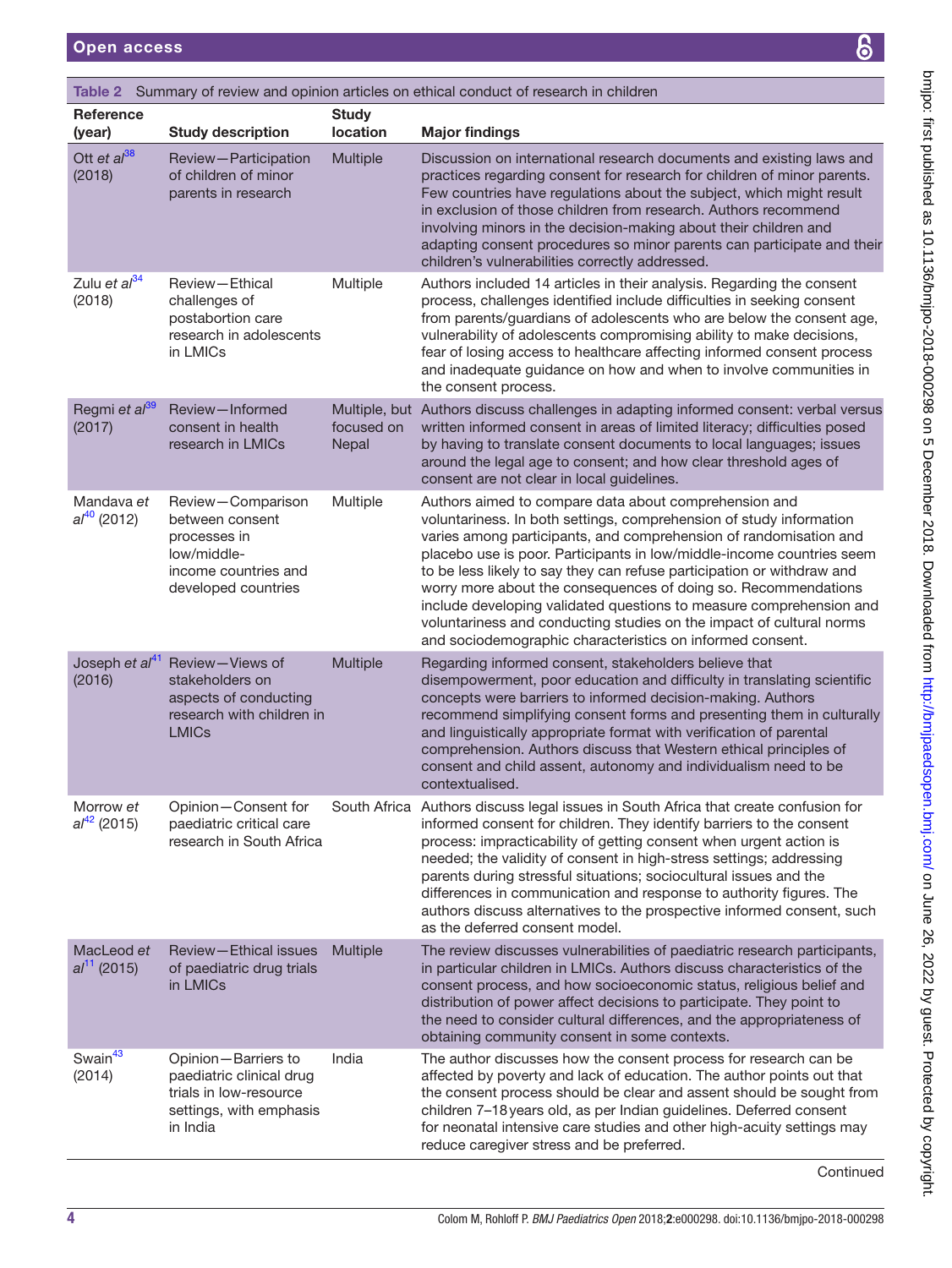| <b>Table 2 Continued</b>                 |                                                                                                                                                                                  |                          |                                                                                                                                                                                                                                                                                                                                                                                                                                                                                                                                                         |  |  |
|------------------------------------------|----------------------------------------------------------------------------------------------------------------------------------------------------------------------------------|--------------------------|---------------------------------------------------------------------------------------------------------------------------------------------------------------------------------------------------------------------------------------------------------------------------------------------------------------------------------------------------------------------------------------------------------------------------------------------------------------------------------------------------------------------------------------------------------|--|--|
| <b>Reference</b><br>(year)               | <b>Study description</b>                                                                                                                                                         | <b>Study</b><br>location | <b>Major findings</b>                                                                                                                                                                                                                                                                                                                                                                                                                                                                                                                                   |  |  |
| Bekker et al <sup>31</sup><br>(2014)     | Review-Ethical<br>issues of HIV research<br>in resource limited<br>countries                                                                                                     | <b>Multiple</b>          | The authors review ethical issues in HIV research with adolescents<br>in LMICs. They point out best practices for consenting adolescents:<br>auditing ethical-legal requirements for consent; involving adolescents in<br>decision-making; ensuring language, age and cultural appropriateness;<br>and giving sufficient time and resources to consent.                                                                                                                                                                                                 |  |  |
| Ruiz-<br>Casares <sup>44</sup><br>(2014) | Review-Culturally<br>responsive mental<br>health research                                                                                                                        | Multiple                 | Regarding informed consent, the author discusses how to obtain<br>culturally appropriate consent, how to ensure adequate understanding<br>of the consent information, consideration of community structures,<br>documenting informed consent and determination of decision-making<br>capacity.                                                                                                                                                                                                                                                          |  |  |
| Offringa et<br>$al^{45}$ (2013)          | Review-Background<br>and summary of<br><b>Standards for Research</b><br>(StaR) in Child Health<br>published standards<br>on the conduction<br>of paediatric clinical<br>research | <b>NA</b>                | Summary of first six StaR Child Health published standards: (1)<br>consent and recruitment; (2) containing risk of bias; (3) data monitoring<br>committees; (4) determining adequate sample sizes; (5) selection,<br>measurement and reporting of outcomes; and (6) age groups for<br>paediatric trials.                                                                                                                                                                                                                                                |  |  |
| Daley et al <sup>46</sup><br>(2013)      | Review-Ethical issues<br>associated with autism<br>spectrum disorders<br>research in low/middle-<br>income countries                                                             | Multiple                 | Authors discuss ethical aspects relevant to the conduct of autism<br>spectrum disorders research in low/middle-income countries. They<br>mention challenges to informed consent such as parents' lack of<br>knowledge about research.                                                                                                                                                                                                                                                                                                                   |  |  |
| Denburg et<br>$al^{47}$ (2012)           | Review-Ethical<br>aspects and challenges<br>of paediatric oncology<br>research in LMICs                                                                                          | Multiple                 | Authors conducted a review of ethical issues related to standards of<br>care, trial benefits, ethics review and informed consent. They focused<br>on the ethical implications of drug development and intervention<br>research. Regarding informed consent, they discuss illiteracy, social<br>and political power imbalances, validity of consent in face of ancillary<br>benefits of research, mistrust of foreign investigators by parents and<br>difficulties aligning local perspectives with international norms.                                 |  |  |
| Mystakidou<br>et al <sup>48</sup> (2009) | Review-Informed<br>consent in human HIV<br>research in low/middle-<br>income countries                                                                                           | Multiple                 | In trials involving children and adolescents, authors discuss the process<br>of enrolling subjects, including challenges in getting informed consent<br>from parents or guardians while protecting the privacy of the subjects.<br>Most studies on this topic involve adolescents, and there are limited<br>data about the assent process in younger children. Authors discuss the<br>characteristics that informed consent should have in the context of HIV<br>trials in the developing world, including the need to address cultural<br>differences. |  |  |
| Bhutta <sup>10</sup><br>(2004)           | Review-Analysis of<br>international guidelines<br>on the subject of<br>informed consent                                                                                          | Multiple                 | Review and discussion of guidelines for obtaining informed consent.<br>The discussion notes that more focus is put on written documentation<br>of consent and less understanding of the process and adaptation to<br>local contexts, and differences regarding when and how communities<br>should be involved in the consent process.                                                                                                                                                                                                                   |  |  |
| McClure et<br>$al32$ (2004)              | Review-Challenges to<br>conducting HIV vaccine<br>trials with adolescents,<br>including in low/middle-<br>income countries                                                       | Multiple                 | Authors identified challenges to HIV vaccine trials with adolescents.<br>Adolescents are minors and need parental consent for participating<br>in research. At the same time, their autonomy and privacy need to be<br>respected. The consent process might be affected by less perception of<br>personal risk.                                                                                                                                                                                                                                         |  |  |

LMIC, low/middle-income country; NA, not applicable.

most guidelines also reinforce the need to obtain assent from the child or adolescent in an age-appropriate way.<sup>3479</sup> The CIOMS guidelines note that assent is 'a process…not merely the absence of dissent' and requires 'meaningful engage[ment] in the research discussion in accordance with...capacities' (p  $67$ ).<sup>[3](#page-12-2)</sup> They also note that as adolescents reach the age of maturity, their agreement to participate may be ethically considered as informed consent. However, if they legally remain minors, researchers are cautioned that consent from a parent is still generally needed, but a list is provided of possible situations when parental consent might be waived, such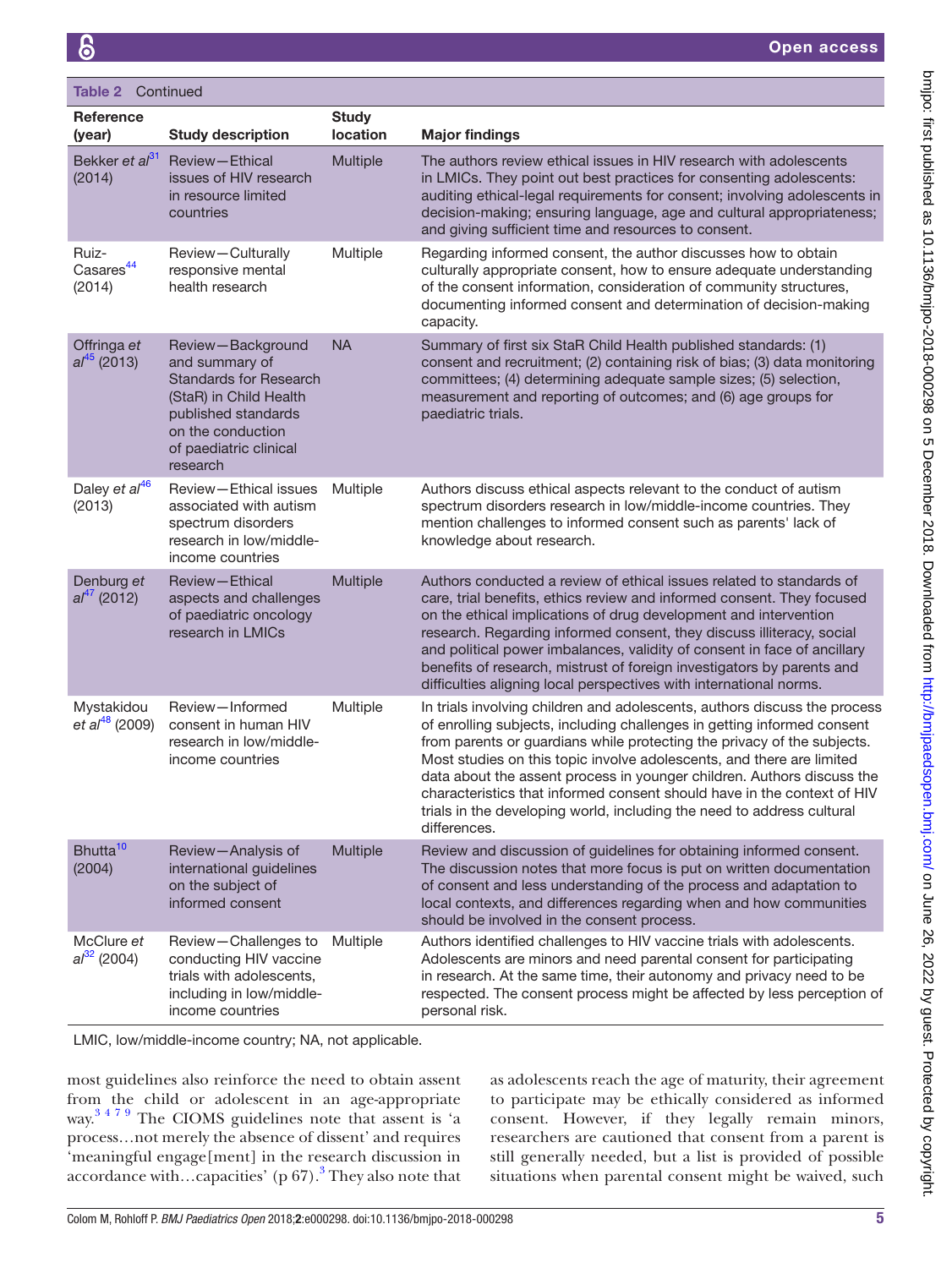<span id="page-5-0"></span>

| <b>Open access</b>                      |                                                                                                                                                               |                          | $\bullet$                                                                                                                                                                                                                                                                                                                                                                                                                                                                                                                                            |
|-----------------------------------------|---------------------------------------------------------------------------------------------------------------------------------------------------------------|--------------------------|------------------------------------------------------------------------------------------------------------------------------------------------------------------------------------------------------------------------------------------------------------------------------------------------------------------------------------------------------------------------------------------------------------------------------------------------------------------------------------------------------------------------------------------------------|
|                                         |                                                                                                                                                               |                          | Table 3 Summary of articles discussing social norms, decision-making and autonomy*                                                                                                                                                                                                                                                                                                                                                                                                                                                                   |
|                                         | Reference (year) Study description                                                                                                                            | <b>Study</b><br>location | <b>Major findings</b>                                                                                                                                                                                                                                                                                                                                                                                                                                                                                                                                |
| Kongsholm et al <sup>13</sup><br>(2018) | Qualitative research-<br>Interviews with researchers<br>and donors about consent<br>experience for genetic<br>research                                        | Pakistan                 | Researchers report adaptations to consent process including use<br>of elder and oral consent; involving literate witnesses to validate<br>written forms; and disclosure of information adapted to educational<br>level. Challenges include no knowledge about consent process by<br>participants and therapeutic misconception. Donors' motivations for<br>participating include obtaining direct benefit from their participation<br>and a high level of trust in the research team.                                                                |
| Embleton et al <sup>49</sup><br>(2015)  | Case study-Ethical<br>guidelines adaptation for<br>three different studies with<br>street connected youth<br>and children                                     | Kenya                    | The authors describe processes of consent for street-connected<br>children and youth participating in three research projects. They<br>discuss the importance of guidelines and working with local and<br>international committees, ethicists and the community to identify<br>areas of special concern. Key recommendations include involving<br>the community and working within the local sociocultural context.                                                                                                                                  |
| Millum and<br>Emanuel $50$ (2007)       | Case study-Research<br>with abandoned children                                                                                                                | Romania                  | The authors discuss how research with abandoned children might<br>be constrained by the challenge of getting informed consent. This<br>might result in this vulnerable group not being included in research<br>for reasons of convenience. They argue that vulnerable groups can<br>be protected by enrolling them in studies that pose no or minimal<br>risks.                                                                                                                                                                                      |
| Vreeman et al <sup>51</sup><br>(2012)   | Qualitative research-<br>Analysis of community<br>discussion sessions<br>regarding the participation<br>of orphaned children in<br>research                   | Kenya                    | Results showed positive attitudes towards the participation of<br>orphaned children in research, mainly because adults assumed<br>that children would be directly benefited. Consent from parents<br>or guardians was considered necessary but getting assent from<br>children was not. The participation of the community in the consent<br>process was considered appropriate. Authors recommend paying<br>attention to misconceptions about research-related benefits.                                                                            |
| Molyneux et al <sup>36</sup><br>(2005)  | Qualitative research-<br>Community views<br>regarding the informed<br>consent process, in the<br>context of studies being<br>carried out by KEMRI in<br>Kenya | Kenya                    | Results show that seeking consent from community elders is<br>necessary but does not substitute the need for individual parental<br>consent. Most respondents suggested males should make the<br>decision to participate and that assent should not be sought from<br>children before ages 10-13. For inpatient studies, respondents<br>identified illness severity, potential risks and parents' ability to<br>understand as factors influencing the consent process. Results of<br>the study show some therapeutic misconception and discrepancies |

\*In this and subsequent tables, articles are presented by major thematic groupings. Most articles discuss multiple themes, but are grouped here based on the most prominent or significant theme identified in the review. KEMRI, Kenya Medical Research Institute.

as with legally emancipated adolescents, or under circumstances where obtaining parental consent is not desirable because of the research topic.<sup>3</sup>

## Thematic summary of research on consent in LMIC paediatric research

Existing published work on informed consent in paediatric research in LMICs includes a number of review and opinion articles [\(table](#page-3-0) 2) as well as case studies describing the experience of individual research teams and discussing the challenges and solutions used when adapting consent processes to their local context. We summarise several major themes emerging from these studies here in narrative form and provide detailed key findings from the reviewed articles in the accompanying tables.

## Understanding social norms around decision-making and protecting individual autonomy

regarding which interventions need permission.

An important principle highlighted in international guidelines on informed consent in LMICs is appropriate and early engagement with existing local leadership structures (such as a council of elders) balanced against respect for the autonomy of individual children or their caregivers.[3 8](#page-12-2) In practice, this can be a delicate balance to maintain ([table](#page-5-0) 3). Kongsholm and colleagues, for example, describe consent processes in rural Pakistan, where family structures are patriarchal and hierarchical. In this setting, consent procedures involved first seeking consent from an elder, who provided initial consent for the entire family. However, under this approach, the voluntariness of individual participants may be undermined, and it is unclear how best to ensure that individuals still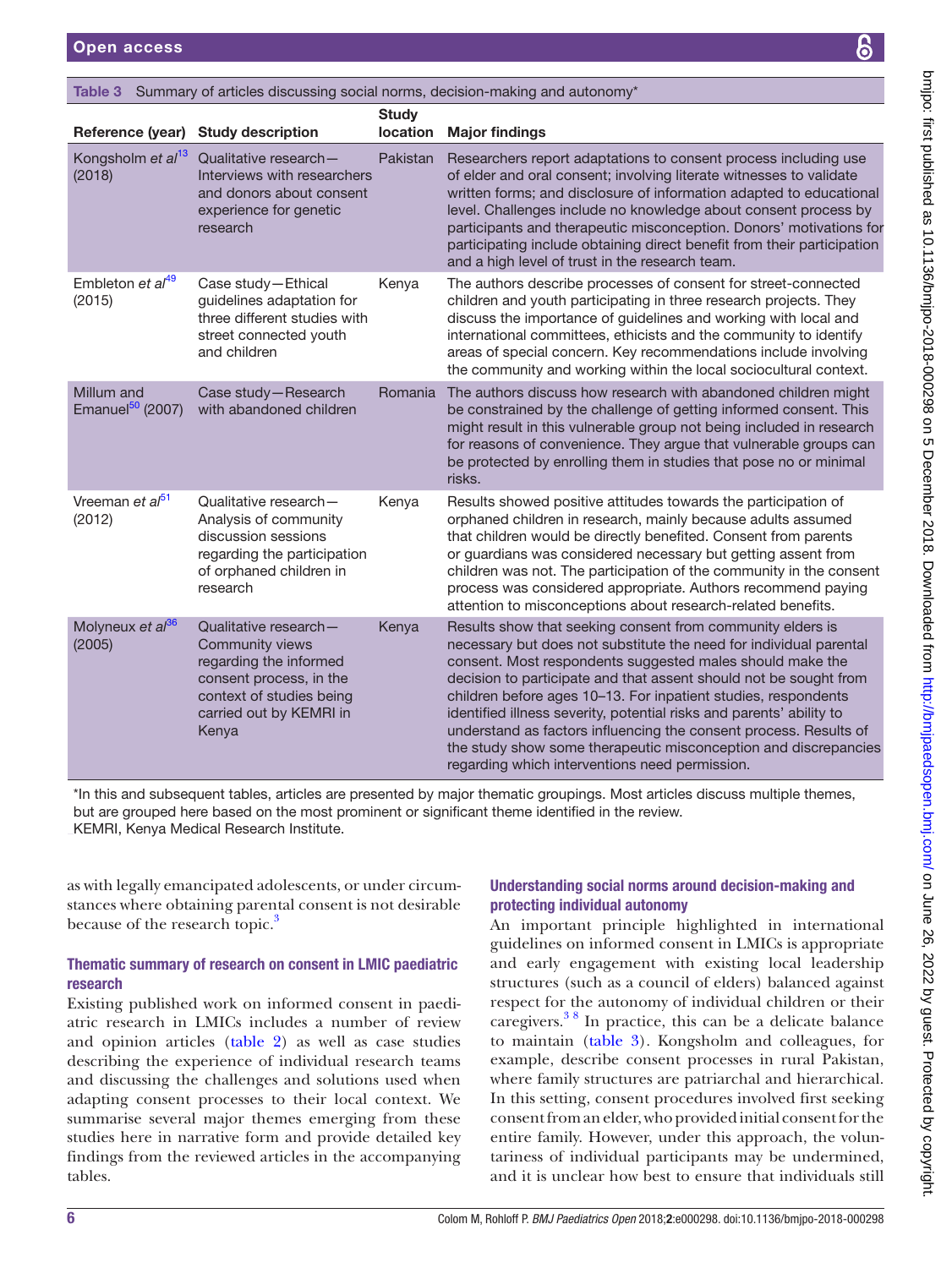<span id="page-6-0"></span>

|           | Table 4 Summary of articles discussing working in low-literate settings, and with indigenous or less commonly spoken |
|-----------|----------------------------------------------------------------------------------------------------------------------|
| languages |                                                                                                                      |

| Reference (year)                         | <b>Study description</b>                                                                                                                                           | <b>Study</b><br>location           | <b>Major findings</b>                                                                                                                                                                                                                                                                                                                                                                                                                                                                         |
|------------------------------------------|--------------------------------------------------------------------------------------------------------------------------------------------------------------------|------------------------------------|-----------------------------------------------------------------------------------------------------------------------------------------------------------------------------------------------------------------------------------------------------------------------------------------------------------------------------------------------------------------------------------------------------------------------------------------------------------------------------------------------|
| Mboizi et $al^{22}$<br>(2017)            | Mixed methods<br>research-Recall and<br>decay of consent<br>information among<br>parents using an<br>audiovisual tool                                              | The Gambia                         | Recall of trial procedures and consent process was evaluated<br>using questionnaires at two points in time. Results show overall<br>good recall of consent when using the Speaking Book audiovisual<br>tool. No differences were found between age, occupation, years of<br>education, religion and family type.                                                                                                                                                                              |
| Kalabuanga et al <sup>18</sup><br>(2016) | Case study $-$<br>Description of the<br>consent process<br>during a malaria<br>clinical trial                                                                      | Democratic<br>Republic of<br>Congo | Authors identified misunderstanding of the informed consent<br>process among parents. They also identified cases where<br>culturally accepted guardians might not have legal authority to<br>consent for research. They discuss how the use of a witness<br>can impair parents' autonomy by exerting social pressure. In<br>the context of limited access to care, the ancillary benefits of<br>participating in research may be a strong incentive to participate.                           |
| Martellet et al <sup>17</sup><br>(2015)  | Case study-Informed The Gambia,<br>consent for a vaccine<br>trial                                                                                                  | Mali, India,<br>Senegal,<br>Ghana  | Informed consent for a vaccine trial was sought from parents/legal<br>guardians of children aged 1-17 years. Written assent was taken<br>from children aged 12-17. They used literate witnesses when<br>participants/parents were illiterate and translated consent forms<br>to local languages. In some areas, consent was done verbally.<br>Written consent forms were always provided. Some study sites<br>used tools to assess understanding of the research project prior to<br>consent. |
| Tindana et al <sup>52</sup><br>(2012)    | Qualitative-<br>Interviews with<br>research staff and<br>mothers of study<br>participants about<br>the informed consent<br>process for a malaria<br>genetics study | Ghana                              | The consent process was adapted to include community leaders<br>and groups of women. For individual consent, written forms were<br>used but information was adapted to be more relevant to parents.<br>The timing of consent for inpatient cases was modified to obtain<br>it after children had been stabilised. The provision of medical care<br>and direct benefits to children was identified as a motivation for<br>participating.                                                       |

retain an 'opt out' mechanism or, conversely, the right to participate in research if they wish to do so but the elder declines[.13](#page-12-11)

Another important consideration explored by some studies is understanding how not all potential consenting caregivers may feel empowered to decline participating in research. Consent procedures administered by local research personnel or by individuals with high social status, such as physicians, may inspire trust.<sup>13 14</sup> However, it may also make them reluctant to decline participation, or to resist active participation. For example, in one study in Kenya, explicit refusals to participate were often considered to be impolite. Here researchers found that caregivers expressed their unwillingness to participate by delaying the consent process, or by participating inconsistently in research procedures even after initially having consented to the study.<sup>15</sup>

### Adapting consent procedures to low-literate settings

There is strong consensus in international ethics guidelines that written, informed consent is preferred when conducting research ([table](#page-6-0) 4). In the case of paediatric research, this typically involves obtaining written consent from one or both primary caregivers. $4\frac{4}{9}$  16 However, in

many LMIC settings, literacy may be low or a high value may be placed on oral interactions, and lack of alternative consent procedures may violate another core ethics principle, namely the equitable distribution of research benefits and burdens across populations.<sup>[3 14 17](#page-12-2)</sup> Some of the studies we reviewed described these procedures, with verbal consent commonly being obtained, most often in the presence of a literate witness who is able to read available consent documents. $^{13}$  14 17 18 In one very thoughtful piece, Kalabuanga and colleagues note, however, that witnesses may often impose their views on the consenting caregiver and their child, rather than encouraging dialogue and acting as a safeguard, especially since they are often recruited in an ad hoc fashion (eg, other literate patients or ancillary hospital staff)[.18](#page-12-13) Kalabuanga *et al* go on to suggest that these challenges may be mitigated by careful vetting and training of independent witnesses or, alternatively, by allowing potential consenting caregivers to use a trusted relative or friend as their witness.<sup>[18](#page-12-13)</sup>

Another issue identified in the review is that of emerging mandates in some LMICs to document consent procedures. For example, in India, audiovisual documentation of obtaining informed consent is now required for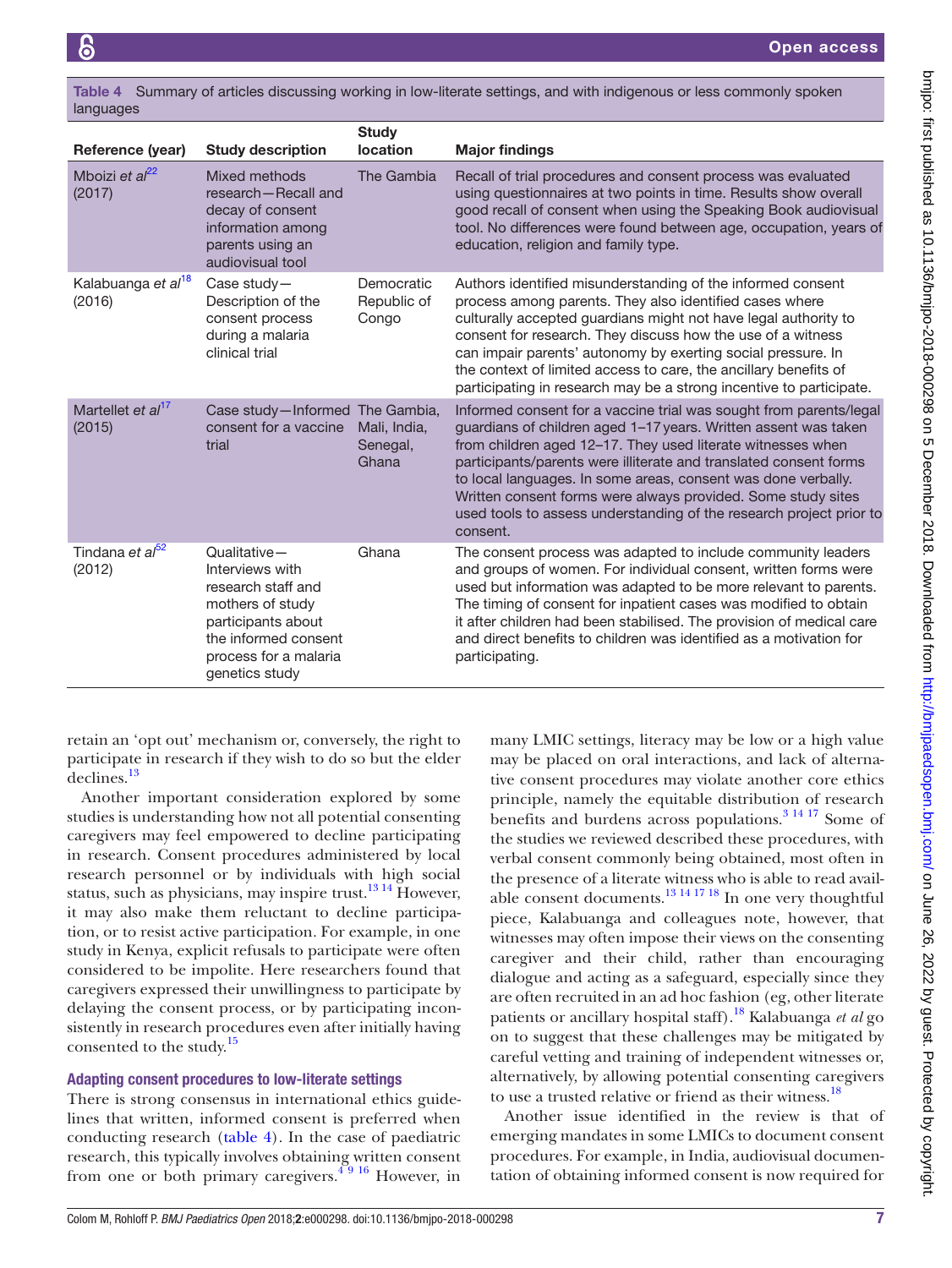<span id="page-7-0"></span>

| Summary of articles discussing gender<br>Table 5 |                                                                                                                                  |                                 |                                                                                                                                                                                                                                                                                                                                                                                                                                                                                                              |  |
|--------------------------------------------------|----------------------------------------------------------------------------------------------------------------------------------|---------------------------------|--------------------------------------------------------------------------------------------------------------------------------------------------------------------------------------------------------------------------------------------------------------------------------------------------------------------------------------------------------------------------------------------------------------------------------------------------------------------------------------------------------------|--|
| <b>Reference</b><br>(year)                       | <b>Study description</b>                                                                                                         | <b>Study</b><br><b>location</b> | <b>Major findings</b>                                                                                                                                                                                                                                                                                                                                                                                                                                                                                        |  |
| Kamuya et<br>$al^{15}$ (2015)                    | Qualitative-Focus<br>groups and interviews<br>conducted with<br>participants of RSV<br>and malaria studies                       | Kenya                           | Authors describe the phenomenon of silent refusal. Possible causes include<br>avoiding conflict within households, maintaining a good relationship with the<br>research team and retaining study benefits. For women and young adults,<br>it might be a way to exert agency within the patriarchal system. Authors<br>discuss negotiations that take place during the consent process, and how<br>ethical principles are interpreted and negotiated in a context-specific way.                               |  |
| Sarkar et al <sup>29</sup><br>(2009)             | Mixed methods<br>$research-$<br>Comprehension and<br>recall of informed<br>consent process in a<br>paediatric diarrhoea<br>study | India                           | Findings showed low recall of study purposes 4 years after enrolment.<br>Most respondents were mothers and mentioned spousal approval and free<br>medical care for their children as main motivations to consent and remain<br>in the study. Educational level was significantly associated with recall of<br>study purpose. Few respondents knew they could leave the study at any<br>time. Authors point out the need for continuous reinforcement of the consent<br>process.                              |  |
| Minnies et<br>$al^{12}$ (2008)                   | Mixed methods-<br>Recall of the consent<br>process for a study<br>of immune protection<br>against TB                             | South<br>Africa                 | Mothers who had consented for the study then completed a questionnaire<br>about key elements of informed consent, recall and understanding. Most<br>obtained scores greater than 75% for recall and understanding. Seventy-nine<br>per cent were aware of the risks and 64% knew participation was voluntary.<br>A higher level of education and being consented by professional nurses<br>were associated with higher recall. Authors suggest monitoring the quality of<br>consent procedures periodically. |  |

RSV, respiratory syncytial virus; TB, tuberculosis.

most clinical trials if participants are low literate. This introduced significant new logistical challenges and costs related to obtaining and archiving recordings, and it may also pose a barrier to potential research subjects who may distrust or refuse to be recorded.<sup>19</sup>

#### Working in indigenous or less commonly spoken languages

International ethics guidelines emphasise that research information should be provided to consenting caregivers in a local language understandable to the individual [\(table](#page-6-0) 4).[7 8 16](#page-12-5) However, this is most commonly understood to be a working lingua franca, and the issue of provisioning consent processes in an indigenous language is largely unaddressed in LMICs.<sup>20</sup> This is an important consideration, given that a substantial proportion of the potential paediatric research population in LMICs are from populations that speak indigenous or less commonly spoken languages.[21](#page-12-18) In an interesting review of lessons learnt in a paediatric vaccine trial in West Africa, Martellet and colleagues noted challenges in preparing consent procedures in some of the less common language groups included in the trial, where use of the written form was uncommon, where substantial need to rely on metaphor and paraphrase made back-translation difficult and where written documents were perceived as not being dynamic enough in cultures which valued interactivity and personto-person exchange. They describe alternative procedures, such as the preparation of recordings of consent scripts in local languages and extensive practice sessions with research staff obtaining consent in local languages.<sup>17</sup> Similarly, another vaccine trial in The Gambia described the successful use of Speaking Book audiovisual tools in local less common languages to consent caregivers.<sup>[22](#page-12-14)</sup>

## Gender dynamics in caregiver consent

Local gender dynamics and decision-making procedures when consenting male and female caregivers for research are an important consideration [\(table](#page-7-0) 5). For example, when consenting with caregiving couples or within an extended family unit, instances are discussed where a female caregiver wishes to allow her child to participate, but is unable to do so because her husband or another male authority figure refuses. $13$  The opposite may also occur, if a research study is consented by a male figure, but requires significant participatory effort from the primary female for study-related activities, leading the woman to express their refusal through procedural delay or inconsistent participation.<sup>15</sup> Given concerns about gender power imbalance and potential repercussions for consenting female caregivers, some studies discussed working to routinely involve fathers or male authority figures in the consent process for more complex or higher risk research interventions.<sup>[15 23](#page-12-12)</sup> In one interesting study based in India, Rajaraman and colleagues found that caregivers were more likely to actively participate in the consent process when both were present. They also observed, however, that this factor may have been due to the fact that most study staff obtaining consent were male, and they call for more research on how the gender of research staff impacts the consent process.<sup>[24](#page-12-19)</sup>

It is important to note that most discussions of gender dynamics that we reviewed were limited in nuance, tending to focus on instances of overt over-riding of female decision-making by male authorities. A broader consideration of the range of ways in which female caregivers communicate, influence and negotiate decision-making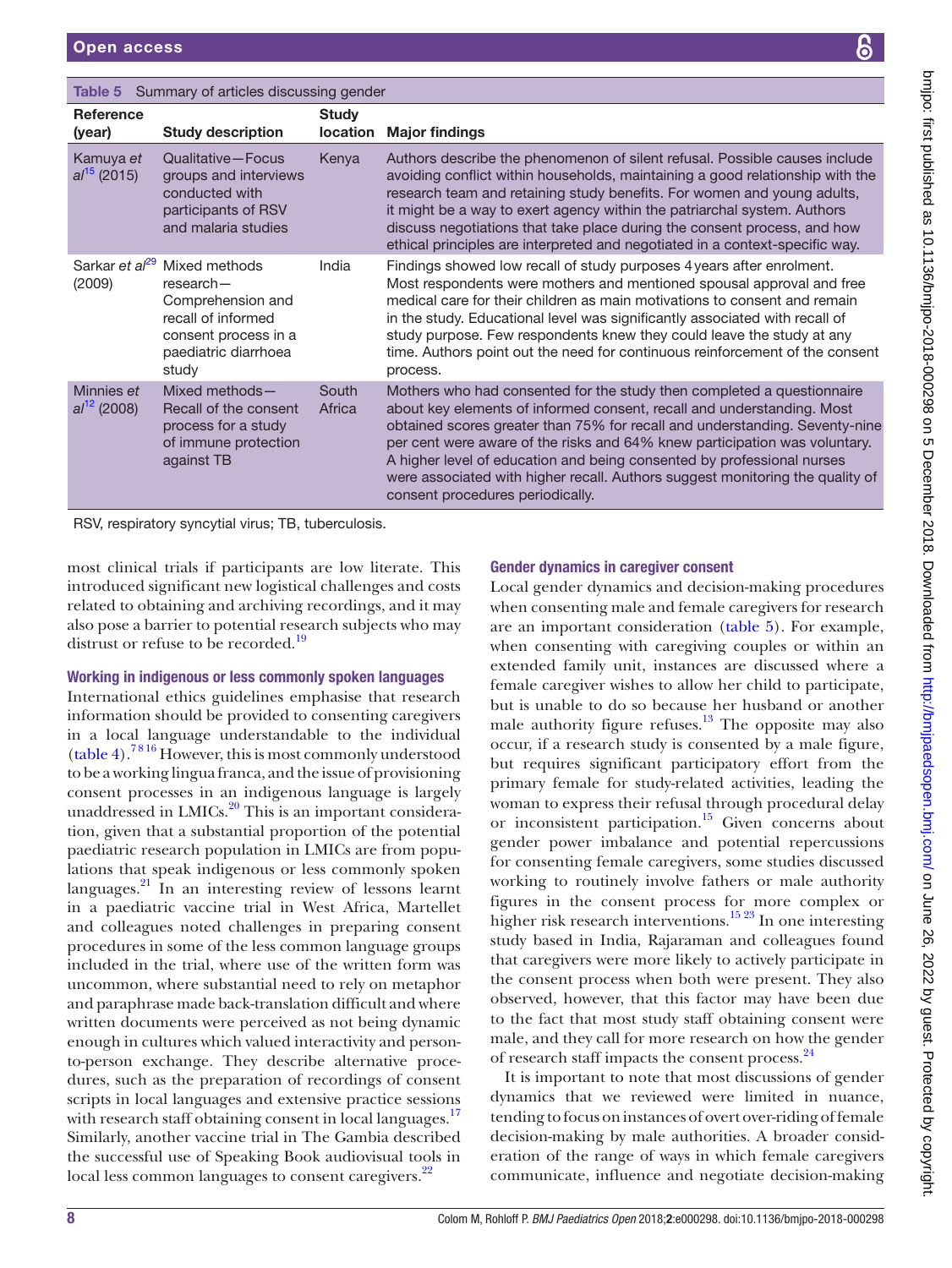<span id="page-8-0"></span>

| Table 6 Summary of articles discussing communicating about risks and benefits of research |                                                                                                                                                                             |                          |                                                                                                                                                                                                                                                                                                                                                                                                                                                                                                                                                                                                                  |  |
|-------------------------------------------------------------------------------------------|-----------------------------------------------------------------------------------------------------------------------------------------------------------------------------|--------------------------|------------------------------------------------------------------------------------------------------------------------------------------------------------------------------------------------------------------------------------------------------------------------------------------------------------------------------------------------------------------------------------------------------------------------------------------------------------------------------------------------------------------------------------------------------------------------------------------------------------------|--|
| Reference (year)                                                                          | <b>Study description</b>                                                                                                                                                    | <b>Study</b><br>location | <b>Major findings</b>                                                                                                                                                                                                                                                                                                                                                                                                                                                                                                                                                                                            |  |
| Morris and<br>Wilson <sup>53</sup> (2014)                                                 | Case study-Research on the<br>use of CPAP in intensive care<br>settings                                                                                                     | Ghana                    | Authors describe how consent was obtained, and express<br>concern about the fact that there were no refusals and that this<br>might reflect that consent was not fully informed or participation<br>was not truly voluntary. The authors do not know to which extent<br>parents understood randomisation, or that CPAP could be used<br>independently of study participation. They discuss how the lack of<br>access for medical care might influence the consent process.                                                                                                                                       |  |
| Ward et al <sup>54</sup> (2018)                                                           | Qualitative research-Interviews<br>with stakeholders about ethical<br>aspects in a paediatric malaria<br>vaccine trial                                                      | Tanzania                 | Ghana and Stakeholders identify the importance of community education and<br>a well-adapted consent process in helping to avoid misconception<br>about trial benefits and healthcare service provision, as well as in<br>preventing undue inducement by clearly stating risks and benefits.                                                                                                                                                                                                                                                                                                                      |  |
| Devries et al <sup>55</sup><br>(2015)                                                     | Qualitative research-<br>Experiences of children<br>participating in a cluster RCT<br>of a school-based violence<br>prevention intervention                                 | Uganda                   | Authors describe the consent process for the RCT and<br>present findings from interviews conducted with children after<br>participating. They found some therapeutic misconception about<br>potential benefits and propose that clearer language in the consent<br>forms might help avoid it.                                                                                                                                                                                                                                                                                                                    |  |
|                                                                                           | Serce et $a^{30}$ (2015) Quantitative - Questionnaires<br>administered to parents to<br>assess potential participation in<br>research                                       | Turkey                   | Authors perform univariate and multivariate logistic regression to<br>identify characteristics that might predict participation. Factors<br>associated with willingness to consent include satisfaction with<br>the content of the informed consent and being a business owner.<br>Factors associated with refusal of consent were older age of<br>parents and owning a car. Parents responded that learning more<br>about the trial and its benefits, ensuring health coverage and<br>payment of transport expenses would positively influence consent.                                                         |  |
| Angwenyi et al <sup>28</sup><br>(2014)                                                    | Qualitative-Interviews and<br>group discussions with<br>researchers, community<br>members and parents                                                                       | Kenya                    | Authors describe and analyse the community engagement process<br>for the trial. Concerning the consent process, they present results<br>on parents' understanding of the trial 1 year after recruitment.<br>They report low levels of understanding about the purpose of<br>the trial and the randomisation process. There appeared to be<br>less understanding of the trial where there was less community<br>engagement.                                                                                                                                                                                       |  |
| Paré Toe et al <sup>27</sup><br>(2013)                                                    | Mixed methods research-<br>Assessment of the relevance of<br>the informed consent procedure<br>in a malaria trial comparing<br>the efficacy of two different<br>treatments  | <b>Burkina</b><br>Faso   | Results showed that prior knowledge of the trial was significantly<br>associated with the decision to participate. Common reasons for<br>participating were the perceived aid provided by the trial, better<br>quality of care and better quality of the medication. Information<br>about confidentiality, right to withdraw from the study and potential<br>risks was poorly retained. Randomisation was poorly understood.<br>Authors aim to show that there are other factors besides the<br>information received during the consent process that influence<br>parents' decision to participate in the trial. |  |
| Rajaraman et al <sup>24</sup><br>(2011)                                                   | Mixed methods research-<br>Analysis of relation between<br>parents' sociodemographic<br>characteristics and likelihood<br>of asking questions during the<br>consent process | India                    | The study looked at parents asking questions during the informed<br>consent process. 13.4% of parents asked any questions.<br>There was a high association between asking questions and<br>socioeconomic and educational status, and with presence of<br>both parents. Authors conclude that consent materials should be<br>interactive, to make comprehension easier, and that in paediatric<br>trials effort should be made to get participation of both parents in<br>the consent process.                                                                                                                    |  |
| Nabulsi et al <sup>14</sup><br>(2011)                                                     | Qualitative research-<br>Perceptions of Lebanese<br>parents about their children's<br>participation in research                                                             | Lebanon                  | Fear of potential harm or pain caused to children was identified as<br>a main barrier to parental consent, as were complex consent forms<br>and misunderstanding of randomisation. Perceived direct benefits<br>of participation, trust in the doctor and the institution, financial<br>gains or previous positive experience with research were identified<br>as motivations to participate. Authors recommend improving<br>communication and building trust with parents to enhance<br>recruitment.                                                                                                            |  |

**Continued** 

on June 26, 2022 by guest. Protected by copyright. <http://bmjpaedsopen.bmj.com/> bmjpo: first published as 10.1136/bmjpo-2018-000298 on 5 December 2018. Downloaded from

bmipo: first published as 10.1136/bmipo-2018-000298 on 5 December 2018. Downloaded from http://bmipaedsopen.bmj.com/ on June 26, 2022 by guest. Protected by copyright.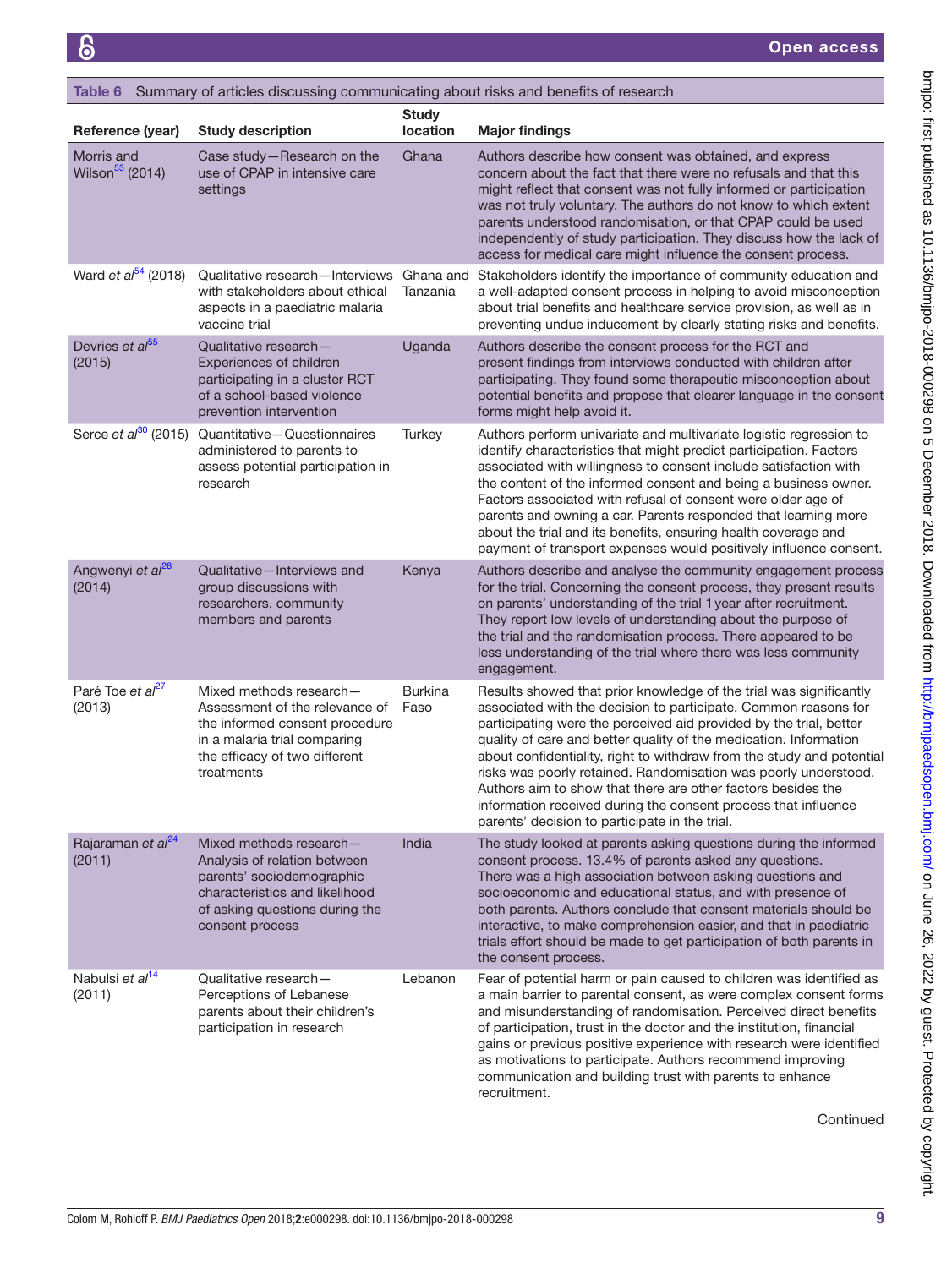#### Table 6 Continued

|                                                                                                                                 | <b>Study</b>                                                                                                                                      |                                                                                                                                                                                                                                                                                                                                                                                                                                                                                                                                                                                      |
|---------------------------------------------------------------------------------------------------------------------------------|---------------------------------------------------------------------------------------------------------------------------------------------------|--------------------------------------------------------------------------------------------------------------------------------------------------------------------------------------------------------------------------------------------------------------------------------------------------------------------------------------------------------------------------------------------------------------------------------------------------------------------------------------------------------------------------------------------------------------------------------------|
|                                                                                                                                 |                                                                                                                                                   | <b>Major findings</b>                                                                                                                                                                                                                                                                                                                                                                                                                                                                                                                                                                |
| Understanding and retention of<br>informed consent process by<br>parents of children participating<br>in a malaria cohort study |                                                                                                                                                   | Findings show overall good recall of procedural aspects of the<br>study. Recall about study benefits was significantly higher than<br>about study risks. Most knew participation was voluntary, but<br>few knew they could withdraw at any time and that information<br>was handled confidentially. Younger parental age was associated<br>with better recall and understanding. Free medical treatment and<br>benefits to the participant were strong motivations for enrolling.                                                                                                    |
| Quantitative-Parental<br>understanding of the consent<br>process for a malaria vaccine<br>trial                                 | Mali                                                                                                                                              | By using a multiple-choice questionnaire, researchers identified<br>poor comprehension about withdrawal criteria, study side effects<br>and the investigational rather than therapeutic nature of the<br>intervention. Response rate and percentage of correct answers<br>were higher in a more urban setting than in a rural one.                                                                                                                                                                                                                                                   |
| Qualitative-Quality of parental<br>consent in an antimalarial study                                                             | Uganda                                                                                                                                            | Most respondents were mothers and had good recall of logistical<br>aspects of the study and study purpose. Comprehension of<br>randomisation was low. The primary reason most respondents<br>gave for enrolling their child was to obtain malaria treatment. Many<br>parents felt pressure to enrol because their child was sick. Only<br>41% reported they could have refused and 65% knew they could<br>quit.                                                                                                                                                                      |
| Mixed methods research-<br>Community views about the<br>informed consent process and<br>trust                                   | Kenya                                                                                                                                             | Findings show that trust in the research institution by the<br>community is based on the perceived quality of clinical services it<br>provides, and less on research activities. Trust in the research unit<br>is an important reason behind community members' agreeing to<br>participate in research. Responders valued the informed consent<br>process but thought that low education and being in stressful<br>situations impaired understanding. Authors suggest modifying<br>consent procedures by not giving all information at once and<br>testing to improve comprehension. |
| of the Gambian people to<br>consent to medical research<br>within the context of a<br>Haemophilus influenzae vaccine<br>trial   | <b>The</b><br>Gambia                                                                                                                              | Semistructured interviews were conducted with study participants<br>and refusers in urban and rural areas. Results showed that certain<br>points of the trial were recalled well: 90% knew the purpose of the<br>vaccine, but only 10% understood the placebo control design.<br>The main motive for consenting was to receive the vaccine (93%),<br>and for refusing was that the vaccine was experimental (35%) and<br>might have side effects (29%). In all cases, the decision was made<br>by just one of the parents.                                                           |
|                                                                                                                                 | <b>Study description</b><br>Oduro et al <sup>56</sup> (2008) Mixed methods research-<br>Leach et $a^{25}$ (1999) Qualitative research - Attitudes | location<br>Ghana                                                                                                                                                                                                                                                                                                                                                                                                                                                                                                                                                                    |

with male family members and other community authori-

ties is an obvious point for future investigation.

## Disclosing potential benefits and risks of participation in research

Participation in some research studies, particularly those with a randomised controlled design or those with differing intervention arms, may not result in direct benefit to all participants. Several studies report difficulties explaining to caregivers that medical research procedures may not result in direct benefit to their children, and in verifying that caregivers comprehended randomisation or control procedures ([table](#page-8-0) 6)[.25–28](#page-13-26) Others noted the need to address issues of information recall and retention, particularly with complex study procedures or consent forms, and to emphasise the right of study withdrawal and the ongoing reaffir-mation of consent throughout a study. <sup>[26–29](#page-13-27)</sup> Furthermore, other reports discussed how therapeutic misconception the perception by research subjects that participation in any

component of a multiple-arm, controlled trial will result in therapeutic benefits—might be hard to avoid in certain contexts, as it might be affected by factors like educational level and cultural and religious beliefs about disease.<sup>1318</sup>

At the same time, care must be given to a culturally appropriate degree of information disclosure. For example, in several studies, caregivers—especially those of higher socioeconomic or educational status—were more likely to participate when provided with detailed and in-depth information about the study processes and given opportunities to ask questions.<sup>12 23</sup> <sup>24</sup> <sup>30</sup> At the same time, other case studies point out how overdetailed discussion of study procedures or scientific rationale may provoke unneeded reserve or suspicion where such detailed disclosures by health professionals are not culturally customary.<sup>[13](#page-12-11)</sup>

Finally, in settings where access to healthcare and other important social goods may be limited, even basic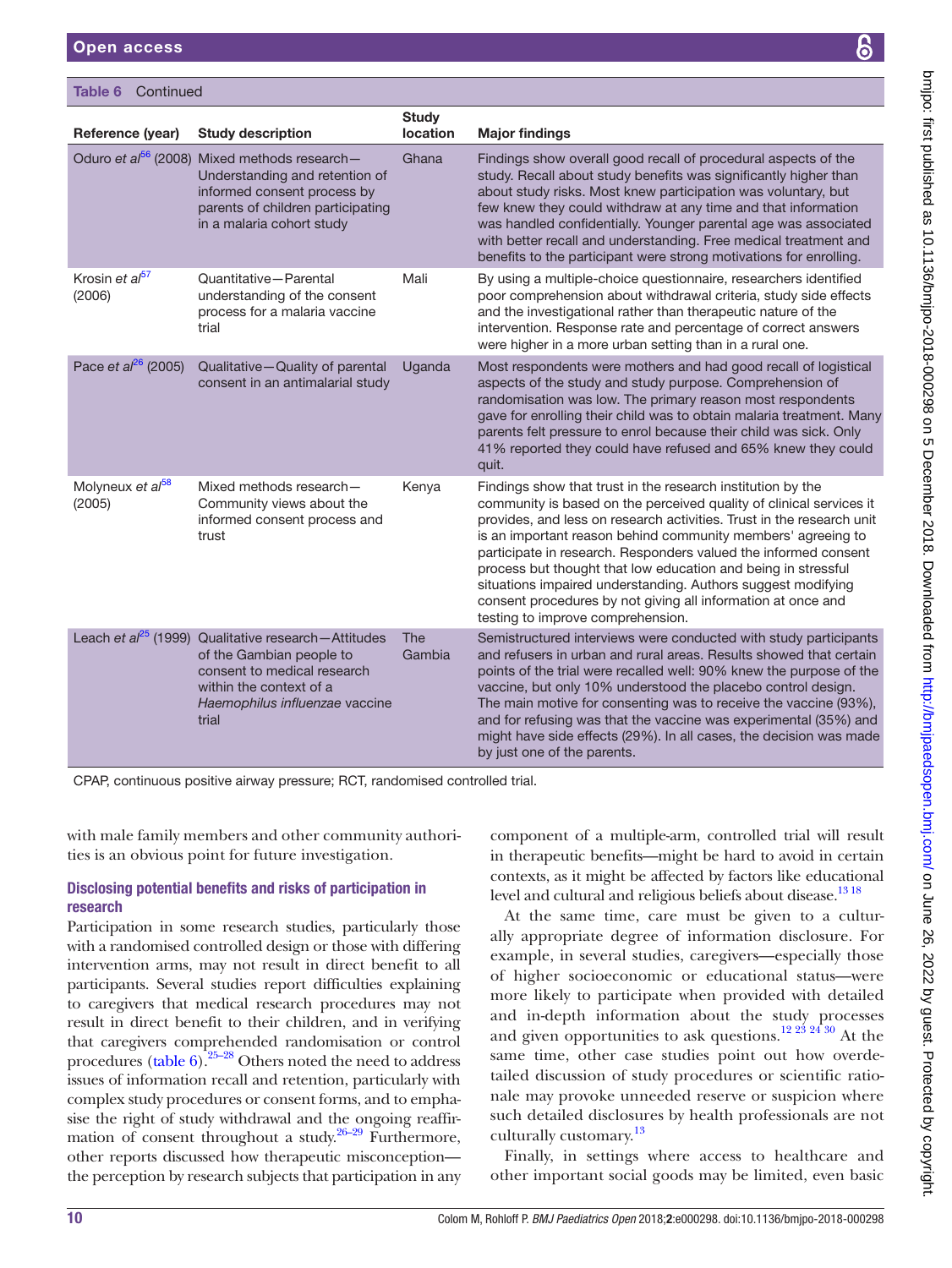<span id="page-10-0"></span>

| Summary of articles discussing research with adolescents<br>Table 7 |                                                                                                                                                                                                                                  |                                 |                                                                                                                                                                                                                                                                                                                                                                                                                        |  |
|---------------------------------------------------------------------|----------------------------------------------------------------------------------------------------------------------------------------------------------------------------------------------------------------------------------|---------------------------------|------------------------------------------------------------------------------------------------------------------------------------------------------------------------------------------------------------------------------------------------------------------------------------------------------------------------------------------------------------------------------------------------------------------------|--|
| <b>Reference</b><br>(year)                                          | <b>Study description</b>                                                                                                                                                                                                         | <b>Study</b><br><b>location</b> | <b>Major findings</b>                                                                                                                                                                                                                                                                                                                                                                                                  |  |
| Woollett et al <sup>33</sup><br>(2017)                              | Case study-Consent for<br>orphaned adolescents<br>to participate in a mental<br>health study                                                                                                                                     | South<br>Africa                 | Authors present how consent for research with orphaned<br>adolescents had to be sought from the High Court before approval<br>was granted by academic research committees. The authors discuss<br>how the policy results in excluding vulnerable populations from<br>research and give recommendations for mental health research with<br>adolescents.                                                                 |  |
| Joseph et al <sup>59</sup><br>(2016)                                | Qualitative research-<br>Stakeholders' views on<br>international paediatric<br>clinical trials                                                                                                                                   | NA.                             | Regarding the consent process, challenges identified by<br>stakeholders include consent requirements in certain countries that<br>conflict with adolescents' confidentiality rights; impracticality of<br>using long consent forms with multiple required elements; and the<br>need for guidelines to streamline consent form production.                                                                              |  |
| Nakkash et al <sup>60</sup><br>(2009)                               | Qualitative research-<br>Observation of the<br>consent process for a<br>two-phase preparatory<br>study for an RCT to test<br>the impact of a social<br>skill-building intervention<br>to improve mental health<br>in adolescents | Lebanon                         | Researchers identified challenges to the consent process:<br>incomplete disclosure of study information; complexity of terms<br>and research design, compounded by low educational levels;<br>issues related to who could provide consent for the child; and<br>social conceptions that youth are not capable of decision-making.<br>The greatest threat to the informed consent process was lack of<br>voluntariness. |  |

NA, not applicable; RCT, randomised controlled trial.

diagnostic or ancillary procedures that occur as part of research studies may be better than the local standard of care, leading to an undue inducement or highly compelling incentives for caregivers to enrol their children in research, even after being informed about the experimental nature of studies and the risk-benefit balance[.11 13 18](#page-12-10) These considerations highlight the importance of considering the socioeconomic and cultural background of study settings well before beginning research and making plans to incorporate appropriate early, equitable benefit-sharing measures when possible, such as using study resources to improve community-level care, not just care for eligible trial participants.<sup>[18](#page-12-13)</sup>

## **Adolescents**

Adolescents constitute a special population with vulnerabilities different from those of adults and younger children, and they should be included in research that addresses their specific needs ([table](#page-10-0) 7). However, as legal minors they often cannot give informed consent for research.<sup>16</sup> In research in LMICs, regulations vary significantly from country to country regarding when adolescents can provide legal consent for research.<sup>31</sup> For example, even when legal frameworks allow adolescents to seek contraception services without parental permission, they cannot necessarily provide consent for research on that theme.<sup>32 33</sup> In a scoping review of postabortion care research, Zulu and coauthors

<span id="page-10-1"></span>

| Summary of articles discussing assent<br>Table 8 |                                                                                                                                              |                                 |                                                                                                                                                                                                                                                                                                                                                                                        |
|--------------------------------------------------|----------------------------------------------------------------------------------------------------------------------------------------------|---------------------------------|----------------------------------------------------------------------------------------------------------------------------------------------------------------------------------------------------------------------------------------------------------------------------------------------------------------------------------------------------------------------------------------|
| <b>Reference</b><br>(year)                       | <b>Study description</b>                                                                                                                     | <b>Study</b><br><b>location</b> | <b>Major findings</b>                                                                                                                                                                                                                                                                                                                                                                  |
| Khabour et $al^{23}$<br>(2017)                   | Qualitative research-<br>Focus groups to explore<br>parental perceptions about<br>the informed consent<br>and assent process for<br>research | Jordan                          | Findings show an acceptable understanding of many aspects<br>related to the consent process. However, some parents believed<br>that informed consent is not necessary for questionnaire studies,<br>there were discrepancies regarding the appropriate age for a child's<br>assent, and some parents said they would force their child to<br>participate regardless of child's wishes. |
| Vreeman et al <sup>35</sup><br>(2009)            | Case study-Paediatric<br>assent for a study on<br>antiretroviral therapy                                                                     | Kenya                           | Authors describe the process of getting review by both US and<br>Kenyan IRBs, mentioning that there is no guideline about how<br>joint review should be conducted. Authors present the differences<br>between the two countries regarding appropriate age for obtaining<br>assent, and discuss local laws, practices and international<br>quidelines.                                  |

IRB, institutional review board.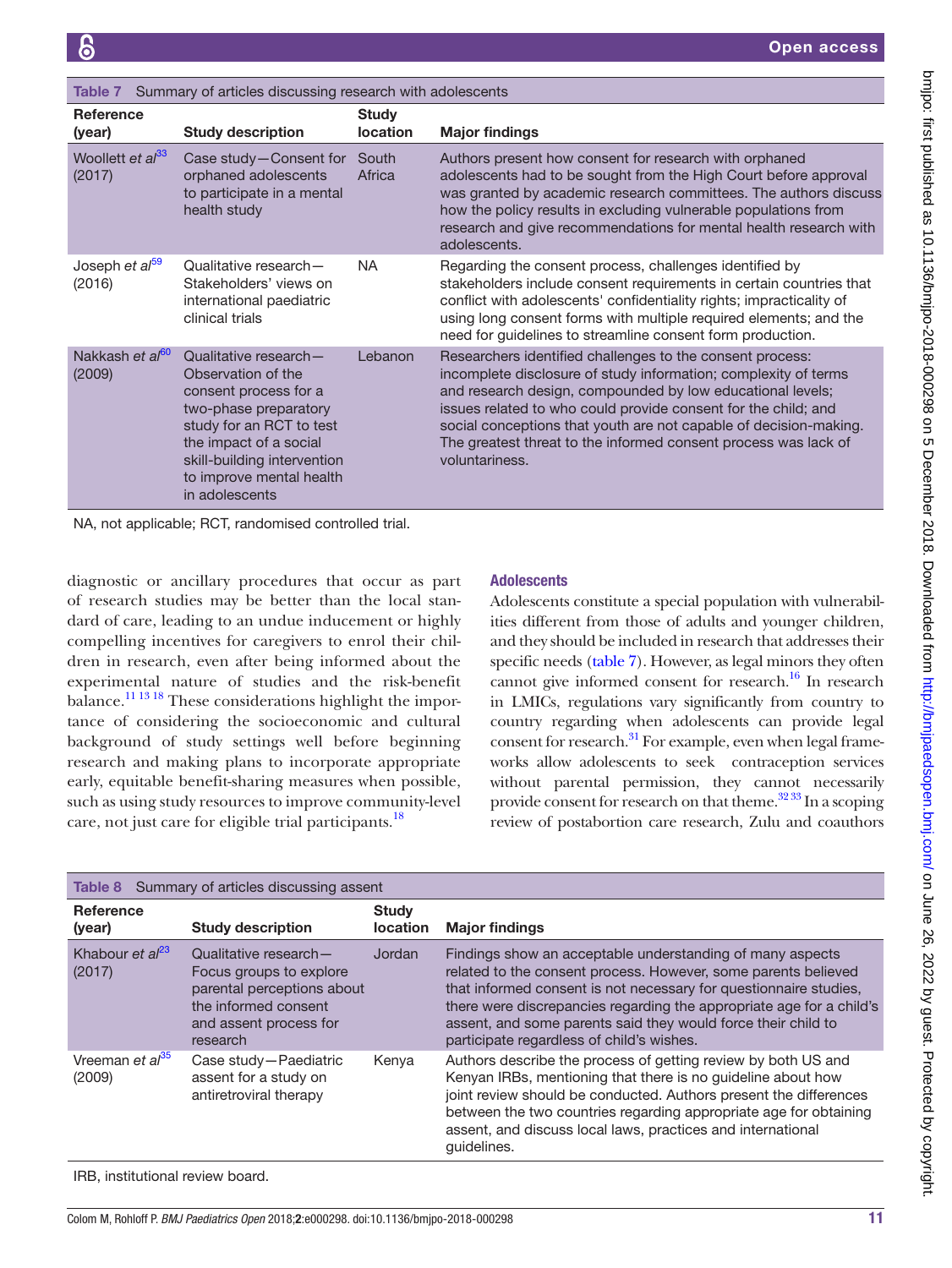

Figure 1 Results of literature screen. Flow diagram depicting results of the literature search and review procedure.

discuss how the need to balance adolescents' privacy needs and the demand for parental consent poses difficulties for researchers in this field.<sup>[34](#page-13-1)</sup> Woollett and colleagues describe an interesting case study where they sought consent from a High Court in South Africa for research involving orphaned HIV-positive adolescents. In that study, they provide detailed recommendations for consent involving adolescents, including training staff about confidentiality requirements; recognising immature decision-making by adolescents and developing appropriate methods for probing comprehension and consent; and using methods that promote active participation in research, such as mobile phones.<sup>33</sup>

#### Assent

Paediatric research guidelines are unanimous on the need to obtain age-appropriate assent from children and adolescents who do not provide their own informed consent [\(table](#page-2-0) 1). However, we found little explicit discussion or description of procedures for obtaining assent in the research reports we reviewed [\(table](#page-10-1) 8).<sup>[35 36](#page-13-34)</sup> One interesting qualitative study on parental perceptions of assent in Jordan revealed considerable variability in caregivers' perspectives about at what age assent should be solicited or if assent should even be obtained and dissent respected in all cases.<sup>[23](#page-12-23)</sup>

#### **DISCUSSION**

Children in low-resource settings are highly vulnerable to exploitation in research, because of circumstances including socioeconomic inequalities, limited access to healthcare and high burden of illness. $37$  In addition,

<span id="page-11-0"></span>even where international consensus exists around core ethical principles for providing protections to children as research subjects, it may be unclear how best to operationalise those principles in many low-resource settings, where gender norms, literacy, unfamiliarity with scientific research and language barriers may all be important adaptive barriers.<sup>[10 11](#page-12-7)</sup>

Through a scoping review of research reports and case studies from LMICs, we identified, however, several core areas where existing research reports provided considerable insight and operational guidance which could be used to guide informed consent design processes in additional LMIC settings. These included: (1) *careful consideration of community hierarchy*, where consent for research may first proceed through a council of elders or other authority figure, prior to approaching individual caregivers; (2) *guidance on developing verbal consent procedures* in settings where caregivers have low literacy levels; (3) *recognition of the challenges of consent in indigenous or less commonly spoken languages*, particularly when that language is not commonly written and where alternative procedures, such as audio recordings in the language, must be employed; a*nd* (4) *careful consideration of the possibility of therapeutic misconception* and of developing consent procedures that ensure caregivers' comprehension of the potential benefits (or lack thereof) and risks of research procedures for their children.

However, within these four broad thematic areas, we also noted the need for additional careful investigation. In particular, there is considerable uncertainty on how to ensure the principle of subsequent individual informed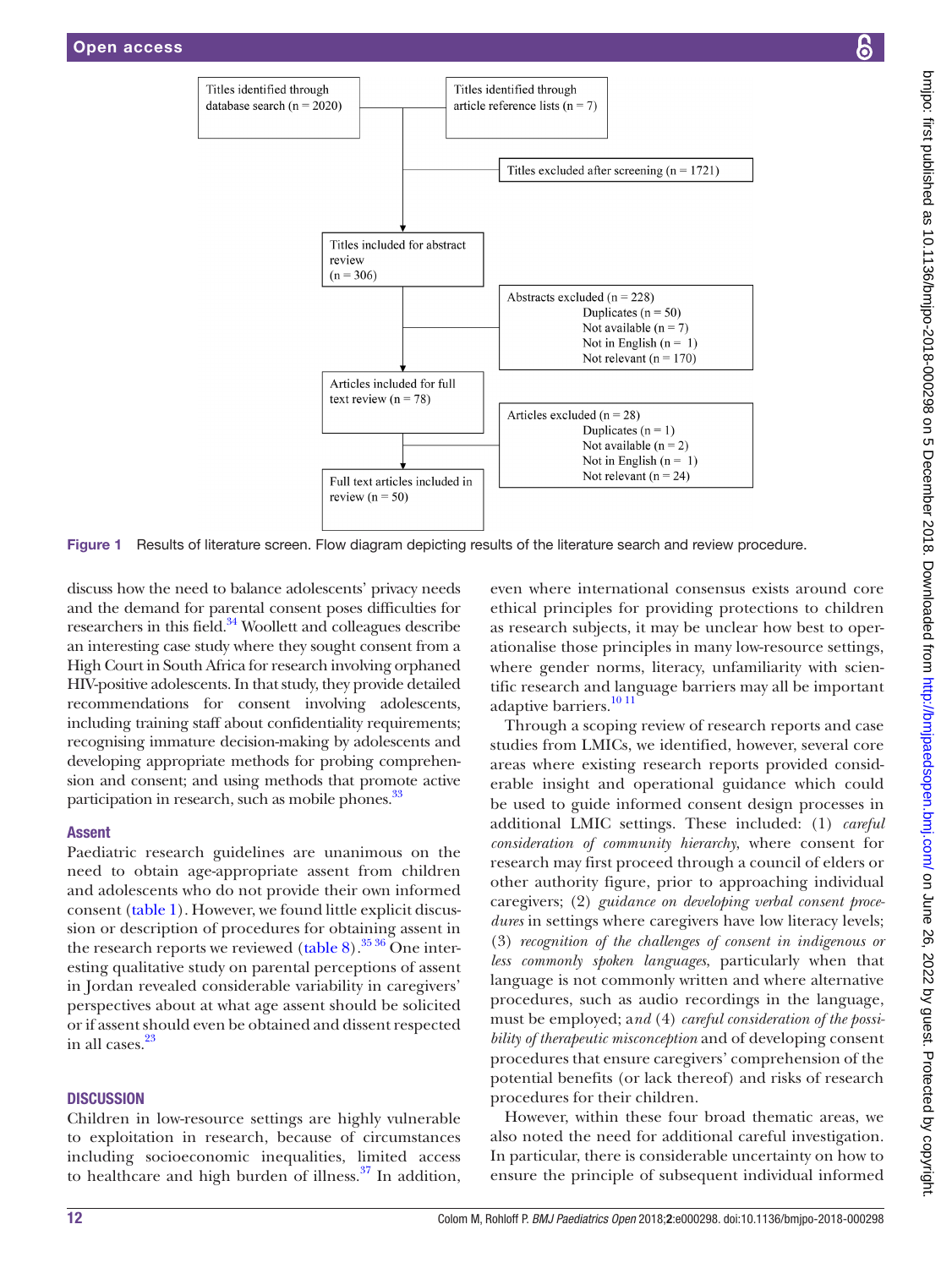consent when community leaders or other authorities are approached first. This is especially the case when gender power imbalance is at play, and female caregivers may be either unempowered to consent or to opt out of a research decision made by a male authority. In addition, the social status of individuals administering or witnessing consent procedures may unduly influence the decision-making of caregivers, and research is needed to better understand and accommodate for the interpersonal dynamics of obtaining consent.

Finally, two thematic topics seem to be particularly under-represented in the literature on paediatric LMIC research, and more work is urgently needed. First, despite extensive discussions about the difficulties of conducting research with adolescents, we found only few studies with practical discussions or guidance on how to navigate these difficulties. More investigation of the ethical conduct of research with adolescents is needed, with a broader representation of health conditions, research designs and geographic regions. Second, despite strong representation of the principle of assent in international guidelines on research with children and adolescents, we found little research on cultural and regional differences around notions of assent and virtually no discussion of the mechanics of assessing assent in research studies. Additional research into the topic of assent for research among children in LMICs should be an important priority.

Our review has two important limitations that must be considered. First, we included only articles published in English in major indexing databases. We believe this approach is justified, given our desire to provide a highlevel overview of the topic without focusing specifically on any geographic region. Nevertheless, our review has undoubtedly missed resources in other languages or within the grey literature, which could be taken up in more detailed region-specific work on this topic. Second, given the diversity and heterogeneity of the literature reviewed, it was not possible to detail many of the practical insights and tips given in the individual articles. Nevertheless, given the annotation and thematic organisation provided in the tables, we are confident that readers will be able to identify areas of particular interest for more in-depth examination.

Acknowledgements We thank the research subjects and clinical staff at Maya Health Alliance for inspiring our interest in this important topic.

Contributors MC designed the search strategy, extracted data from articles and wrote the first draft of the manuscript. PR conceived the study, reviewed abstracts and revised the manuscript.

Funding The authors have not declared a specific grant for this research from any funding agency in the public, commercial or not-for-profit sectors.

Competing interests None declared.

Patient consent Not required.

Provenance and peer review Not commissioned; externally peer reviewed.

Data sharing statement No additional data are available.

Open access This is an open access article distributed in accordance with the Creative Commons Attribution Non Commercial (CC BY-NC 4.0) license, which

permits others to distribute, remix, adapt, build upon this work non-commercially, and license their derivative works on different terms, provided the original work is properly cited, appropriate credit is given, any changes made indicated, and the use is non-commercial. See: <http://creativecommons.org/licenses/by-nc/4.0/>.

#### **REFERENCES**

- <span id="page-12-0"></span>1. Weindling P. The origins of informed consent: the International Scientific Commission on Medical War Crimes, and the Nuremburg code. *[Bull Hist Med](http://dx.doi.org/10.1353/bhm.2001.0049)* 2001;75:37–71.
- <span id="page-12-1"></span>2. Rickham PP. Human experimentation. code of ethics of the world medical association. declaration of helsinki. *[Br Med J](http://www.ncbi.nlm.nih.gov/pubmed/14150898)* 1964;2:177.
- <span id="page-12-2"></span>Council for International Organizations of Medical Sciences (CIOMS). *International ethical guidelines for health-related research involving humans*. 4 edn. Geneva, Switzerland: CIOMS, 2016.
- <span id="page-12-8"></span>4. Caldwell PH, Dans L, de Vries MC, *et al*. Standard 1: consent and recruitment. *[Pediatrics](http://dx.doi.org/10.1542/peds.2012-0055D)* 2012;129(Suppl 3):S118–S123.
- <span id="page-12-3"></span>5. Klassen TP, Hartling L, Hamm M, *et al*. StaR Child Health: an initiative for RCTs in children. *[Lancet](http://dx.doi.org/10.1016/S0140-6736(09)61803-1)* 2009;374:1310–2.
- <span id="page-12-4"></span>6. Martinez B, Webb MF, Gonzalez A, *et al*. Complementary feeding intervention on stunted Guatemalan children: a randomised controlled trial. *[BMJ Paediatr Open](http://dx.doi.org/10.1136/bmjpo-2017-000213)* 2018;2:e000213–8.
- <span id="page-12-5"></span>7 World Medical Association. WMA Declaration of Helsinki - ethical principles for medical research involving human subjects. 1964. [https://www.wma.net/policies-post/wma-declaration-of-helsinki](https://www.wma.net/policies-post/wma-declaration-of-helsinki-ethical-principles-for-medical-research-involving-human-subjects/)[ethical-principles-for-medical-research-involving-human-subjects/](https://www.wma.net/policies-post/wma-declaration-of-helsinki-ethical-principles-for-medical-research-involving-human-subjects/).
- <span id="page-12-6"></span>National Bioethics Advisory Commission. Ethical and policy issues research: clinical trials in developing countries. 2001;1:59 [http://](http://bioethics.georgetown.edu/nbac/clinical/Vol1.pdf) [bioethics.georgetown.edu/nbac/clinical/Vol1.pdf](http://bioethics.georgetown.edu/nbac/clinical/Vol1.pdf)
- <span id="page-12-9"></span>9. European Commission. EU Directive 2001/20/EC. *Off J Eur Communities* 2001:1–15.
- <span id="page-12-7"></span>10. Bhutta ZA. Beyond informed consent. *[Bull World Health Organ](http://www.ncbi.nlm.nih.gov/pubmed/15643799)* 2004;82:771–7.
- <span id="page-12-10"></span>11. MacLeod SM, Knoppert DC, Stanton-Jean M, *et al*. Pediatric clinical drug trials in low-income countries: key ethical issues. *[Paediatr](http://dx.doi.org/10.1007/s40272-014-0103-3)  [Drugs](http://dx.doi.org/10.1007/s40272-014-0103-3)* 2015;17:83–90.
- <span id="page-12-20"></span>12. Minnies D, Hawkridge T, Hanekom W, *et al*. Evaluation of the quality of informed consent in a vaccine field trial in a developing country setting. *[BMC Med Ethics](http://dx.doi.org/10.1186/1472-6939-9-15)* 2008;9:1–9.
- <span id="page-12-11"></span>13. Kongsholm NCH, Lassen J, Sandøe P. "I didn't have anything to decide, I wanted to help my kids"-An interview-based study of consent procedures for sampling human biological material for genetic research in rural Pakistan. *[AJOB Empir Bioeth](http://dx.doi.org/10.1080/23294515.2018.1472148)* 2018;2018:1–35.
- <span id="page-12-21"></span>14. Nabulsi M, Khalil Y, Makhoul J. Parental attitudes towards and perceptions of their children's participation in clinical research: a developing-country perspective. *[J Med Ethics](http://dx.doi.org/10.1136/jme.2010.035899)* 2011;37:420–3.
- <span id="page-12-12"></span>15. Kamuya DM, Theobald SJ, Marsh V, *et al*. "The one who chases you away does not tell you go": silent refusals and complex power relations in research consent processes in Coastal Kenya. *[PLoS One](http://dx.doi.org/10.1371/journal.pone.0126671)* 2015;10:e0126671.
- <span id="page-12-22"></span>16. Macrae DJ. The Council for International Organizations and Medical Sciences (CIOMS) guidelines on ethics of clinical trials. *[Proc Am](http://dx.doi.org/10.1513/pats.200701-011GC)  [Thorac Soc](http://dx.doi.org/10.1513/pats.200701-011GC)* 2007;4:176–9.
- <span id="page-12-15"></span>17. Martellet L, Sow SO, Diallo A, *et al*. Ethical challenges and lessons learned during the clinical development of a group a meningococcal conjugate vaccine. *[Clin Infect Dis](http://dx.doi.org/10.1093/cid/civ598)* 2015;61:S422–7.
- <span id="page-12-13"></span>18. Kalabuanga M, Ravinetto R, Maketa V, *et al*. The challenges of research informed consent in socio-economically vulnerable populations: a viewpoint from the democratic republic of Congo. *[Dev World Bioeth](http://dx.doi.org/10.1111/dewb.12090)* 2016;16:64–9.
- <span id="page-12-16"></span>19. Shetty PA, Maurya MR, Figer BH, *et al*. Audiovisual recording of the consenting process in clinical research: Experiences from a tertiary referral center. *[Perspect Clin Res](http://dx.doi.org/10.4103/picr.PICR_172_17)* 2018;9:44–7.
- <span id="page-12-17"></span>20. Fitzpatrick EF, Martiniuk AL, D'Antoine H, *et al*. Seeking consent for research with indigenous communities: a systematic review. *[BMC](http://dx.doi.org/10.1186/s12910-016-0139-8)  [Med Ethics](http://dx.doi.org/10.1186/s12910-016-0139-8)* 2016;17:65.
- <span id="page-12-18"></span>21. Flood D, Rohloff P. Indigenous languages and global health. *[Lancet](http://dx.doi.org/10.1016/S2214-109X(17)30493-X)  [Glob Health](http://dx.doi.org/10.1016/S2214-109X(17)30493-X)* 2018;6:e134–e135.
- <span id="page-12-14"></span>22. Mboizi RB, Afolabi MO, Okoye M, *et al*. Recall and decay of consent information among parents of infants participating in a randomized controlled clinical trial using an audio-visual tool in The Gambia. *[Hum Vaccin Immunother](http://dx.doi.org/10.1080/21645515.2017.1320624)* 2017;13:2185–91.
- <span id="page-12-23"></span>23. Khabour OF, Alomari MA, Al-Sheyab NA. Parental perceptions about informed consent/assent in pediatric research in Jordan. *[J Empir](http://dx.doi.org/10.1177/1556264617718937)  [Res Hum Res Ethics](http://dx.doi.org/10.1177/1556264617718937)* 2017;12:261–8.
- <span id="page-12-19"></span>24. Rajaraman D, Jesuraj N, Geiter L, *et al*. How participatory is parental consent in low literacy rural settings in low income countries? Lessons learned from a community based study of infants in South India. *[BMC Med Ethics](http://dx.doi.org/10.1186/1472-6939-12-3)* 2011;12:3.